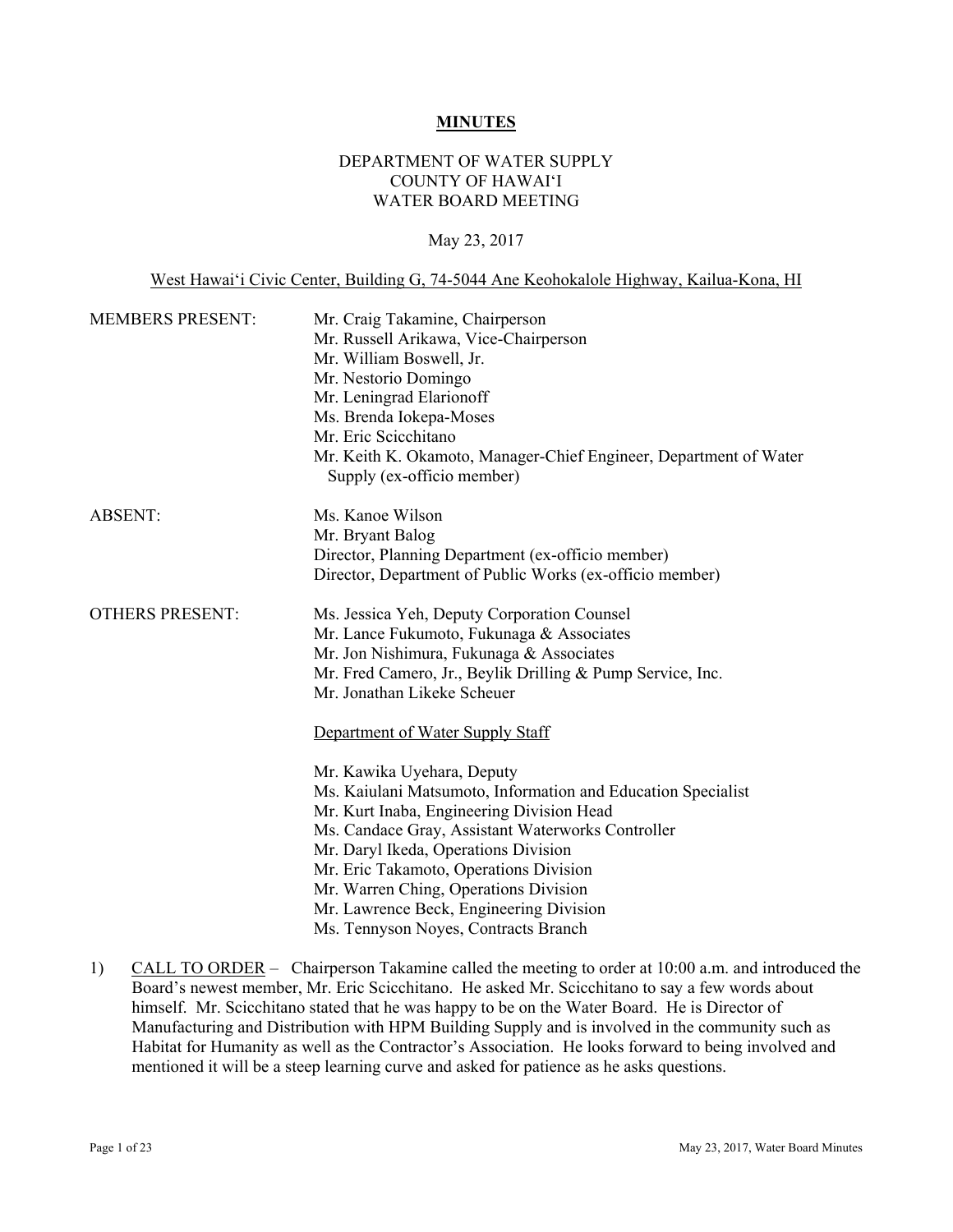## 2) STATEMENTS FROM THE PUBLIC

### 1. Mr. Fred Camero, Jr.

F. Camero: Good morning. My name is Fred Camero. I am with Beylik Drilling & Pump Service. Thank you for giving me the opportunity to speak with you this morning. I am here to respectfully request to be put on next month's agenda where I will be requesting a contract time extension for the project I am currently working with through the Department, the Kahalu'u A & B Booster Pump Repair. I believe that job number is 2016-1049. Two weeks ago, I had submitted an extension request letter to the Department. Subsequently, that extension letter request was denied; and I totally understand the reasoning behind that, specifically, the GRC's only allow certain justifiable situations which allow for contract time extensions. This particular reason did not fall under that specific situation. However, I do appreciate the Department's willingness to work with the contractor and to not want to punish a contractor for any delays that are beyond the contractor's control. I understand that they have recently introduced language in the bid package which specifically addresses this type of situation; however, unfortunately for me, my contract was awarded at the end of last year and this specific language only was introduced the beginning of this year. So I am here to provide more information, either…I can go through the timeline or I can answer any specific questions that you may have.

Chairperson Takamine stated that the Board could not ask any questions at this point but asked the Manager-Chief Engineer to look at what can be done to respond to Mr. Camero's request.

The Manager-Chief Engineer stated that it would be placed on next month's Board agenda.

### 2. Mr. Jonathan Scheuer

J. Scheuer: (Mr. Scheuer also handed out written testimony dated May 23, 2017.) Good morning, aloha. My name is Jonathan Likeke Scheuer, and I'm, as some of you know, I'm a consultant to the National Park Service, helping them with their water issues in West Hawai'i; and I'm here to testify on their behalf on Item G, which is your further consideration of public input on the update to the Keauhou section of the Water Use and Development Plan update of 2010. I've given you written testimony, but I'm just gonna briefly summarize it for you. Number one message we want to convey is thanks to you and to the consultants. One of the things that changed from your initial 2010 Water Use and Development Plan to now is a commitment to not seek to develop wells immediately mauka of Kaloko-Honokōhau National Historical Park, but rather instead to seek wells' development further south in the area, which will certainly minimize impacts to the natural resources and traditional and customary practices of the park. So if you remember one thing, we're here to thank you very much for that development in this plan. We're very grateful for that as well as the working relationship we've developed over the years with Keith and others. We would note, and this is more just to inform you, the plan itself that you've adopted talks about you're going to evaluate future wells and their cumulative impacts through the use of monitoring wells in the area. It's not clear whether these are gonna be existing wells or new wells or how that's gonna be done. And that's actually similar to the eight conditions that the State Water Commission adopted in February of this year in lieu of accepting the National Park Service's petition for designation of the Keauhou aquifer, they said well we're gonna do these eight things and one of the eight things was trying to get more monitoring wells put in. We think this is really important for both the Board as well as for the natural resources that we're all trying to protect because it is possible to have negative effects on coastal resources at pumping levels well below sustainable yield. And so the only way to figure out where water is not getting to is through the use of monitoring wells. So we're gonna continue to work with the State of Hawai'i Water Commission on trying to see more monitoring wells put in and what kind of protocols can be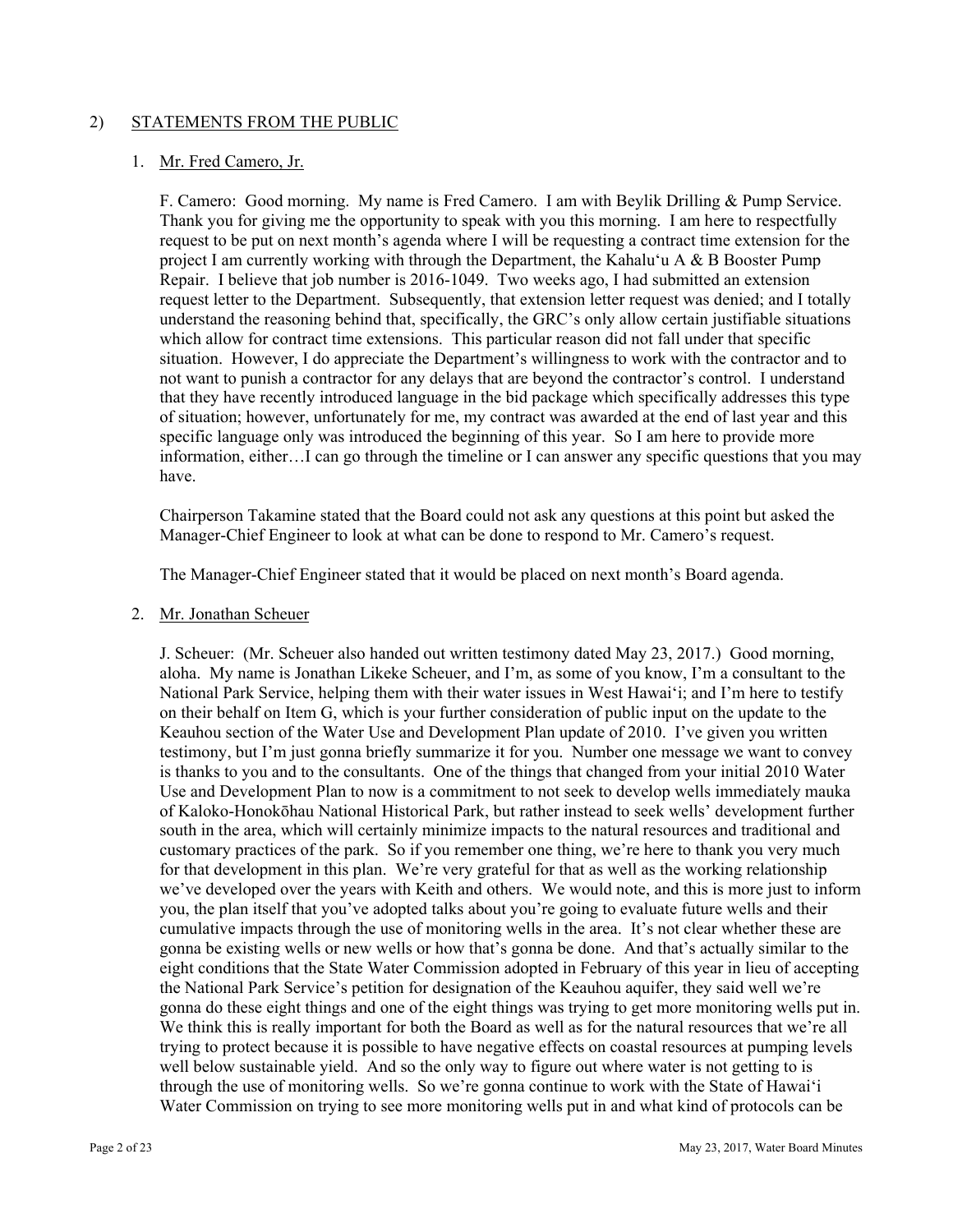put in to actually collect data and share data from those wells and we hope that's gonna be useful to you as you follow through on that commitment in that section of the Water Use and Development Plan. That's it. I'd be happy to answer any questions if you had any. (no questions)

# 3) APPROVAL OF MINUTES

 Meeting, seconded by Mr. Elarionoff and carried unanimously by voice vote. ACTION: Ms. Iokepa-Moses moved for approval of the Minutes of the April 25, 2017, Water Board

## 4) APPROVAL OF ADDENDUM AND/OR SUPPLEMENTAL AGENDA

Chairperson Takamine made note of the Supplemental Agenda provided today for 6(A) Job No. 2017-1065, Waimea Deepwell Repair.

He also noted Revised Item  $8(A)$  Material Bid No. 2017-01, provided to the Board today.

The Manager-Chief Engineer asked what would be appropriate for this revision.

Ms. Yeh suggested a Motion to amend the agenda with regards to Item 8(A) and to accept the revised version.

The Manager-Chief Engineer noted that he was flexible how the Chairperson wanted to accommodate this. For the first one, Supplemental Agenda for Item 6(A), he was not sure if it required an amendment at this time or if the Chairperson would choose to accept it and take it up when the agenda item comes up on Page 2. For the separate request to amend the agenda to accommodate Items 8(A) and 8(D) he left it up to the Chairperson's preference whether to handle it when those agenda items come up or amend the agenda now.

Chairperson Takamine stated that his preference was to handle those agenda items when they come up on the agenda.

# 5) HĀMĀKUA:

# **A. JOB NO. 2011-971, KAPULENA WELL DEVELOPMENT PHASE 2 AND SUPPORTING FACILITIES:**

The contractor, Jas. W. Glover, Ltd., is requesting a contract time extension of 11 calendar days. This is the second time extension request for this project.

| Ext.           |                                     |            | Days       |                                                                                                                                                                    |
|----------------|-------------------------------------|------------|------------|--------------------------------------------------------------------------------------------------------------------------------------------------------------------|
| #              | From (Date)                         | To (Date)  | (Calendar) | Reason                                                                                                                                                             |
| 1              | 02/19/2017                          | 06/22/2017 | 123        | Inclement and unworkable weather<br>conditions (5 working days) and<br>excess delays obtaining the building<br>department permit (additional 116<br>calendar days) |
| $\overline{2}$ | 06/22/2017                          | 07/03/2017 | 11         | Inclement and unworkable weather<br>conditions (1 working day) and change<br>order work (6 working days).                                                          |
|                | Total Days (including this request) |            | 134        |                                                                                                                                                                    |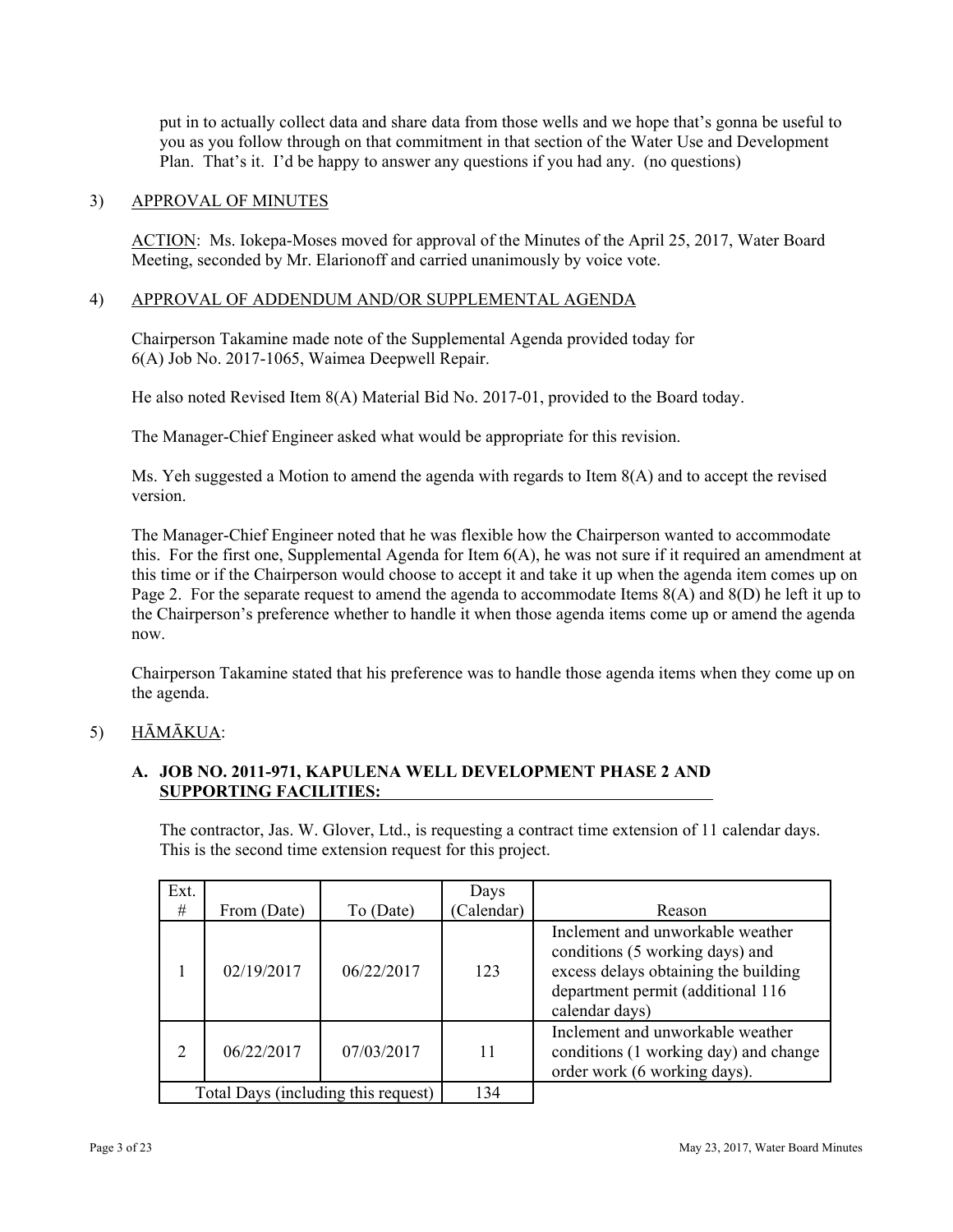The contractor's time extension request of one (1) working day is in concurrence with the Department's tally of reported agreed upon rain-outs. The six (6) additional working days are requested due to change order work.

The Manager-Chief Engineer recommended that the Water Board grant this contract time extension of 11 calendar days to Jas. W. Glover, Ltd., for JOB NO. 2011-971, Kapulena Well Development Phase 2 and Supporting Facilities. If approved, the contract completion date will be extended from June 22, 2017, to July 3, 2017.

MOTION: Mr. Arikawa moved for approval of the recommendation; seconded by Mr. Elarionoff.

The Manager-Chief Engineer explained this request is for one rain-out day and six for change order work to install bollards and other items associated with Hawai'i Electric Light Company (HELCO) service.

Mr. Inaba added that HELCO came out during the middle of the project prior to installing their line extension up to the site. At that time, they deemed some extra things needed to be done. Typically, in preliminary plans, the electrical consultant does not have specific plans for their work yet, therefore, this is added work that was not in the original contract.

The Manager-Chief Engineer added that is typical in our experience, especially with deepwell projects, where our electrical consultants have a fairly good idea of the HELCO requirements and that is what the bid documents are based upon when designed. When it actually comes to that phase during construction, when HELCO comes on site and takes a look around, it is not uncommon for them to deviate from what the consultants have drawn up. It could be either updated standards or a site-specific issue that causes them to make changes. He also mentioned that another time extension request would probably be coming next month for this project due to some delays with State Highway permitting.

Mr. Elarionoff asked why it was not listed as a change order if it was added work.

The Manager-Chief Engineer replied it was because the work is different from what the bid documents contain. Bid documents consist of the plans and the specifications. Normally, in the plans, the electrical drawings will show the conduit runs, the anticipated service drop, the transformer location, even down to the amount of protective bollards around the transformer. When HELCO comes on site, they may make changes and present their requirement to us which is then handed over to the contractor. This was over and beyond what was on the plans for that portion of work.

Mr. Boswell asked if the bollards were already included in the cost of the work, but that the time was not anticipated.

Mr. Inaba replied that additional bollards were required and it did take a couple of extra days to get the material onsite, even though they had the material.

Mr. Scicchitano asked if there is pre-coordination between HELCO and the consultant.

The Manager-Chief Engineer replied there is.

ACTION: Motion was carried unanimously by voice vote.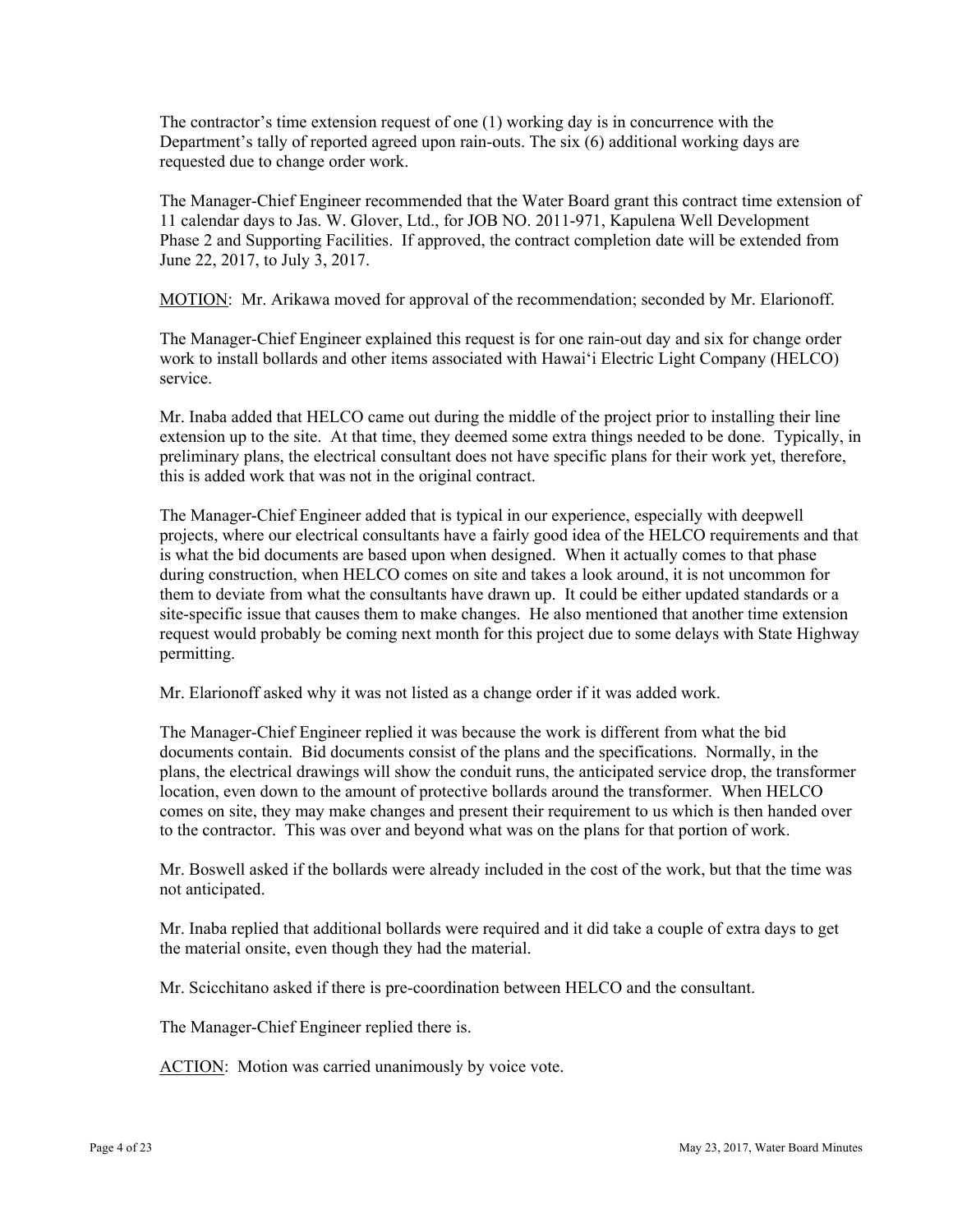## 6) SOUTH KOHALA:

## A. **JOB NO. 2017-1065, WAIMEA DEEPWELL REPAIR:**

This project generally consists of furnishing all labor, materials, tools and equipment necessary to remove the existing pump, motor, and column assembly; install a submersible pump and motor, column assembly, power cable, sounding tubes, and all appurtenant materials; chlorinate the well and pumping assembly; and complete an efficiency test; in accordance with the specifications.

Bids for this project were opened on May 22, 2017, at 1:30 p.m., and following are the bid results:

| Bidder                                         | <b>Bid Amount</b> |
|------------------------------------------------|-------------------|
| Beylik Drilling and Pump Service, Inc.         | \$50,700.00       |
| Derrick's Well Drilling and Pump Services, LLC | \$87,347.00       |

Project Costs:

| 1) Low Bidder (Beylik Drilling and Pump Service, Inc.) | \$50,700.00 |
|--------------------------------------------------------|-------------|
| 2) Contingencies $(9.86\%)$                            | \$5,000.00  |
| <b>Total Cost:</b>                                     | \$5,5700.00 |

Funding for this project will be from DWS's CIP Budget under Deepwell Pump Replacement. The contractor will have 60 calendar days to complete this project. The Engineering estimate for this project was \$75,000.00.

 Vice-Chairperson be authorized to sign the contract, subject to review as to form and legality by The Manager-Chief Engineer recommended that the Board award the contract for JOB NO. 2017-1065, WAIMEA DEEPWELL REPAIR, to the lowest responsible bidder, Beylik Drilling and Pump Service, Inc., for their bid amount of \$50,700.00, plus \$5,000.00 for contingencies, for a total contract amount of **\$55,700.00**. It is further recommended that either the Chairperson or the Corporation Counsel.

MOTION: Mr. Arikawa moved for approval of the recommendation; seconded by Mr. Elarionoff.

The Manager-Chief Engineer mentioned that the low cost is due to the Department's intent to furnish the pump and motor for this job. In response to a question of where the well is located, Mr. Takamoto replied that it is just below the water treatment plant, on the same property.

ACTION: Motion was carried unanimously by voice vote.

## 7) NORTH KONA:

### A. **JOB NO. 2017-1062, KALAOA #1 DEEPWELL REPAIR:**

The Manager-Chief Engineer stated that although it was intended that this be awarded today, due to an addendum that was of substance, it was decided, to be in the best interests for both the Department and the contractors, to postpone the bid opening from May 18 to June 15, 2017. This is expected to be taken up at next month's Water Board meeting.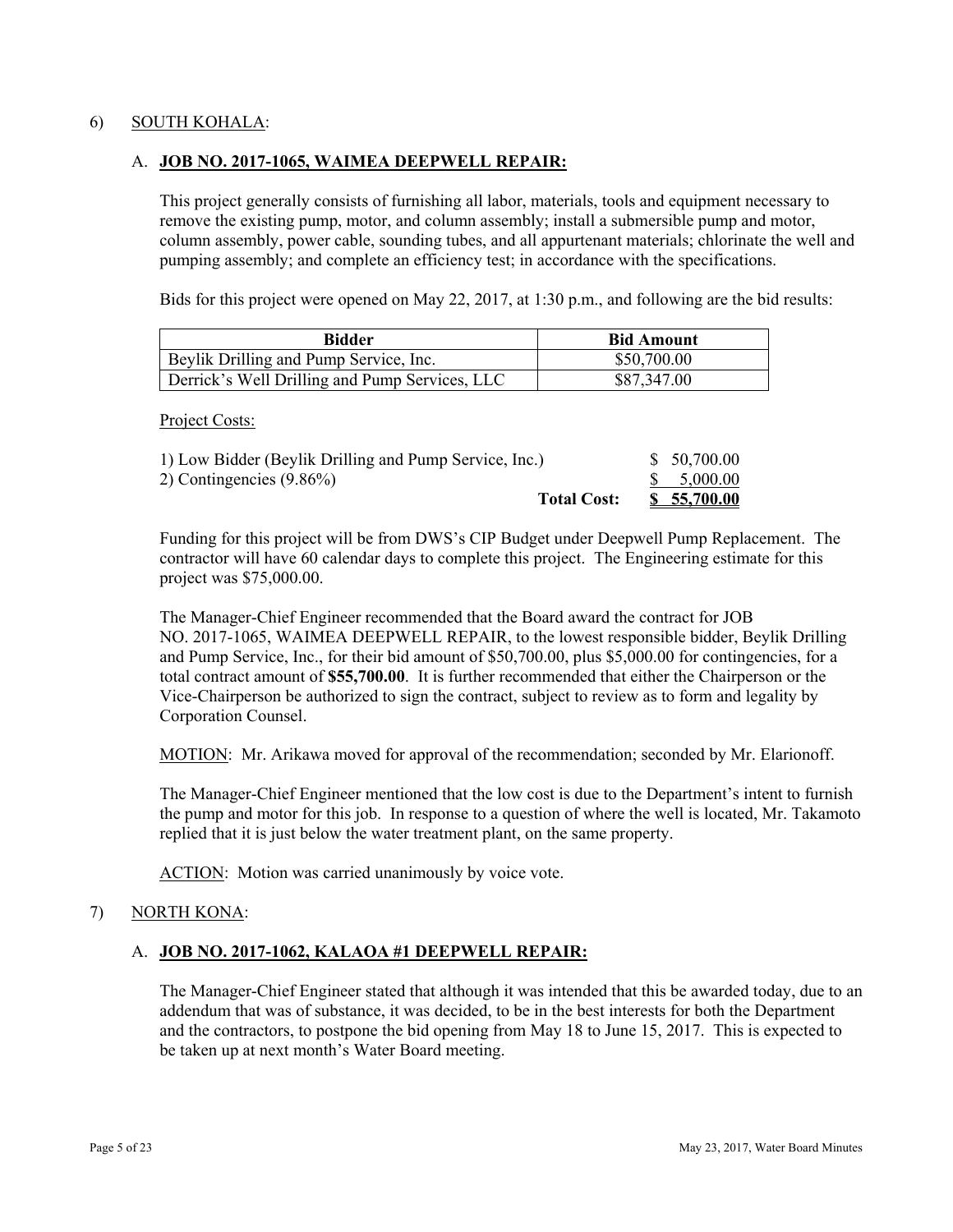### 8) MISCELLANEOUS:

# A. **MATERIAL BID NO. 2017-01, FURNISHING AND DELIVERING PIPES, FITTINGS, WATER METERS, FIRE HYDRANTS, BRASS GOODS, VALVES, ELECTRICAL SUPPLIES, ELECTRICAL EQUIPMENT, SCADA, WATER QUALITY EQUIPMENT, CHLORINATORS, MOTORS AND MISCELLANEOUS ITEMS FOR THE DEPARTMENT OF DEPARTMENT OF WATER SUPPLY STOCK:**

Bids were opened on May 9, 2017, and following are the bid results:

The contract period for all Parts is one year, from July 1, 2017, to June 30, 2018. All Parts are established price agreements for materials on an "As-Needed Basis."

Chairperson Takamine clarified for some of the new Board members that this does not mean the items will be purchased all at one time. It is approval of the sum for each item. He noted the revisions to the Agenda, which was handed out today. He asked for a Motion to revise the Agenda to reflect these revisions.

 **ACTION TO AMEND AGENDA:** Mr. Arikawa moved to amend the agenda to reflect the revised bid award; seconded by Ms. Iokepa-Moses and carried unanimously by voice vote.

The Manager-Chief Engineer recommended that the Board award the contract to the following bidders for MATERIAL BID NO. 2017-01, FURNISHING AND DELIVERING PIPES, FITTINGS, WATER METERS, FIRE HYDRANTS, BRASS GOODS, VALVES, ELECTRICAL SUPPLIES, ELECTRICAL EQUIPMENT, SCADA, WATER QUALITY EQUIPMENT, CHLORINATORS, MOTORS AND MISCELLANEOUS ITEMS FOR THE DEPARTMENT OF WATER SUPPLY STOCK, on an as-needed basis, as listed below, and that either the Chairperson of the Vice-Chairperson be authorized to sign the contract(s), subject to review as to form and legality of the contract(s) by Corporation Counsel. The contract period shall be from July 1, 2017, to June 30, 2018. **AMENDMENTS NOTED FOR SECTIONS 14, 15, 32, AND 50.** 

| <b>PART</b><br>NO. | <b>DESCRIPTION</b>                                       | <b>BIDDER</b>                                                                          | <b>AMOUNT</b> |
|--------------------|----------------------------------------------------------|----------------------------------------------------------------------------------------|---------------|
|                    | DUCTILE IRON PIPE, PUSH-ON TYPE<br><b>JOINT</b>          | Ferguson Enterprises, Inc.                                                             | \$45,152.00   |
| 2                  | <b>DUCTILE IRON FITTINGS</b>                             | Ferguson Enterprises, Inc.                                                             | \$30,770.00   |
| 3                  | DUCTILE IRON SOLID BODY SLEEVES                          | Ferguson Enterprises, Inc.                                                             | \$44,500.60   |
| 4                  | <b>FLANGE GASKETS</b>                                    | Ferguson Enterprises, Inc.                                                             | \$6,229.10    |
| 5                  | NUTS, BOLTS, AND THREADED RODS                           | Sid Tool Company, Inc. dba<br>MSC Industrial Supply Co.<br>and Class C Solutions Group | \$40,366.92   |
| 6                  | <b>COPPER TUBING</b>                                     | Ferguson Enterprises, Inc.                                                             | \$76,535.00   |
| 7                  | <b>GALVANIZED PIPES T&amp;C (THREADED)</b><br>& COUPLED) | Ferguson Enterprises, Inc.                                                             | \$10,901.75   |
| 9                  | <b>METER BOXES</b>                                       | Ferguson Enterprises, Inc.                                                             | \$48,850.00   |
| 10                 | <b>METER COVERS</b>                                      | A.P. Water Supply, Inc., dba<br>HIW Hawai'i                                            | \$3,350.00    |
| 11                 | <b>AUTOMATIC METER READING UNIT</b>                      | Ferguson Enterprises, Inc.                                                             | \$51,500.00   |
| 12                 | 5/8" WATER METERS                                        | Ferguson Enterprises, Inc.                                                             | \$86,400.00   |
| 13                 | NEPTUNE T-10 SERIES METER PARTS                          | Ferguson Enterprises, Inc.                                                             | \$667.05      |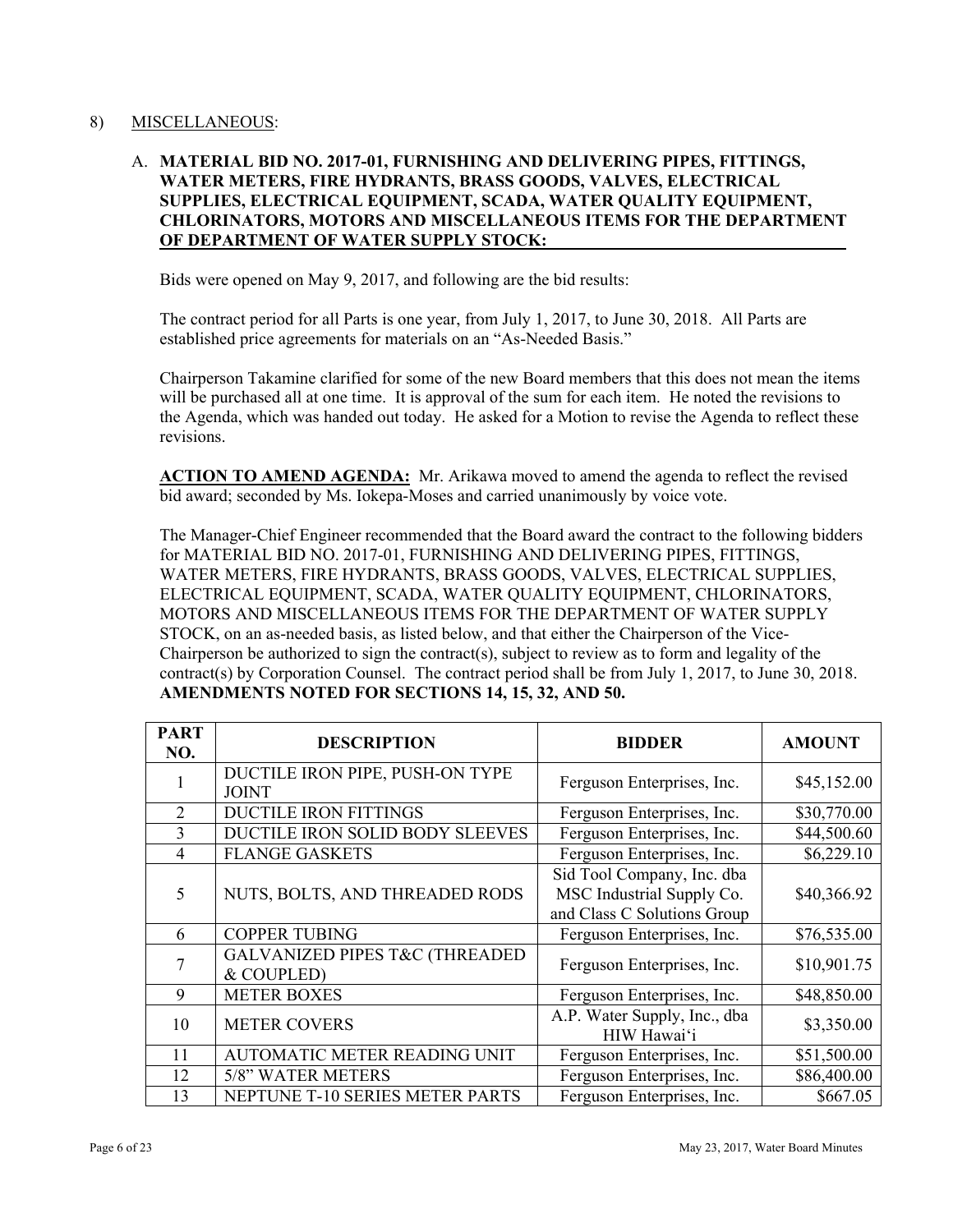| <b>PART</b><br>NO. | <b>DESCRIPTION</b>                                      | <b>BIDDER</b>                               | <b>AMOUNT</b>           |
|--------------------|---------------------------------------------------------|---------------------------------------------|-------------------------|
| 14                 | <b>BADGER RECORDALL SERIES METER</b>                    | Badger Meter, Inc. dba<br>National Meter &  | \$4,264.60              |
|                    | <b>PARTS</b>                                            | Automation<br><b>DEFERRED</b>               | <b>DEFERRED</b>         |
| 15                 | 1"-2" WATER METERS                                      | Badger Meter, Inc. dba<br>National Meter &  | \$22,010.75             |
|                    |                                                         | Automation<br><b>DEFERRED</b>               | <b>DEFERRED</b>         |
| 16                 | <b>COMPOUND WATER METERS</b>                            | Ferguson Enterprises, Inc.                  | \$11,500.00             |
| 17                 | TURBINE METERS AND STRAINERS                            | Ferguson Enterprises, Inc.                  | \$24,981.79             |
| 18                 | DETECTOR CHECK METERS                                   | Ferguson Enterprises, Inc.                  | \$6,500.00              |
| 19                 | FIRE SERVICE METERS                                     | Ferguson Enterprises, Inc.                  | \$38,500.00             |
| 20                 | <b>FIRE HYDRANTS</b>                                    | Ferguson Enterprises, Inc.                  | \$104,000.00            |
| 21                 | MUELLER FIRE HYDRANT PARTS                              | A.P. Water Supply, Inc., dba<br>HIW Hawai'i | \$5,006.50              |
| 22                 | MUELLER FIRE HYDRANT<br><b>EXTENSION KITS</b>           | A.P. Water Supply, Inc., dba<br>HIW Hawai'i | \$4,884.25              |
| 23                 | AMERICAN DARLING FIRE HYDRANT<br><b>PARTS</b>           | Ferguson Enterprises, Inc.                  | \$8,319.00              |
| 24                 | AMERICAN DARLING FIRE HYDRANT<br><b>EXTENSION KIT</b>   | Ferguson Enterprises, Inc.                  | \$43,660.20             |
| 25                 | <b>BALL METER VALVES</b>                                | Ferguson Enterprises, Inc.                  | \$53,000.00             |
| 26                 | BALL VALVE, PACK JOINT X METER<br><b>COUPLING / FIP</b> | Ferguson Enterprises, Inc.                  | \$34,560.00             |
| 27                 | COMPRESSION JOINT COUPLING                              | Ferguson Enterprises, Inc.                  | \$5,172.00              |
| 28                 | METER FLANGE COUPLING                                   | Ferguson Enterprises, Inc.                  | \$3,690.00              |
| 29                 | PACK JOINT COUPLING                                     | Ferguson Enterprises, Inc.                  | $\overline{$}37,821.40$ |
| 30                 | <b>CORPORATION AND CURB STOPS -</b><br><b>BALL TYPE</b> | Ferguson Enterprises, Inc.                  | \$72,210.00             |
| 31                 | PRESSURE REGULATORS                                     | Ferguson Enterprises, Inc.                  | \$1,169.56              |
| 32                 | <b>HOSE BIBBS</b>                                       | W. W. Grainger, Inc.                        | \$2,132.00              |
|                    |                                                         | <b>Ferguson Enterprises, Inc.</b>           | \$2,636.00              |
| 33                 | <b>INVERTED MARKING PAINT</b>                           | Safety Systems & Signs<br>Hawai'i, Inc.     | \$8,332.00              |
| 34                 | <b>AIR RELIEF VALVES</b>                                | Ferguson Enterprises, Inc.                  | \$11,600.00             |
| 35                 | <b>SLOW CLOSING AIR/VACUUM</b><br><b>VALVES</b>         | Ferguson Enterprises, Inc.                  | \$178,621.05            |
| 36                 | SILENT CHECK VALVES                                     | Ferguson Enterprises, Inc.                  | \$80,458.22             |
| 37                 | DUCKBILL CHECK VALVES                                   | Ferguson Enterprises, Inc.                  | \$109,598.25            |
| 38                 | VALVE BOX DEBRIS CAP                                    | Ferguson Enterprises, Inc.                  | \$17,000.00             |
| 39                 | GATE VALVES - 3" AND LARGER,<br><b>125# CLASS</b>       | Ferguson Enterprises, Inc.                  | \$35,977.21             |
| 40                 | GATE VALVES - 3" AND LARGER,<br><b>250# CLASS</b>       | Ferguson Enterprises, Inc.                  | \$59,958.23             |
| 41                 | <b>BUTTERFLY VALVES</b>                                 | Ferguson Enterprises, Inc.                  | \$10,134.00             |
| 42                 | AUTOMATIC CONTROL VALVES                                | Ferguson Enterprises, Inc.                  | \$2,050,296.73          |
| 44                 | RESERVOIR LEVEL INDICATOR                               | TK Process Hawai'i, LLC                     | \$5,328.40              |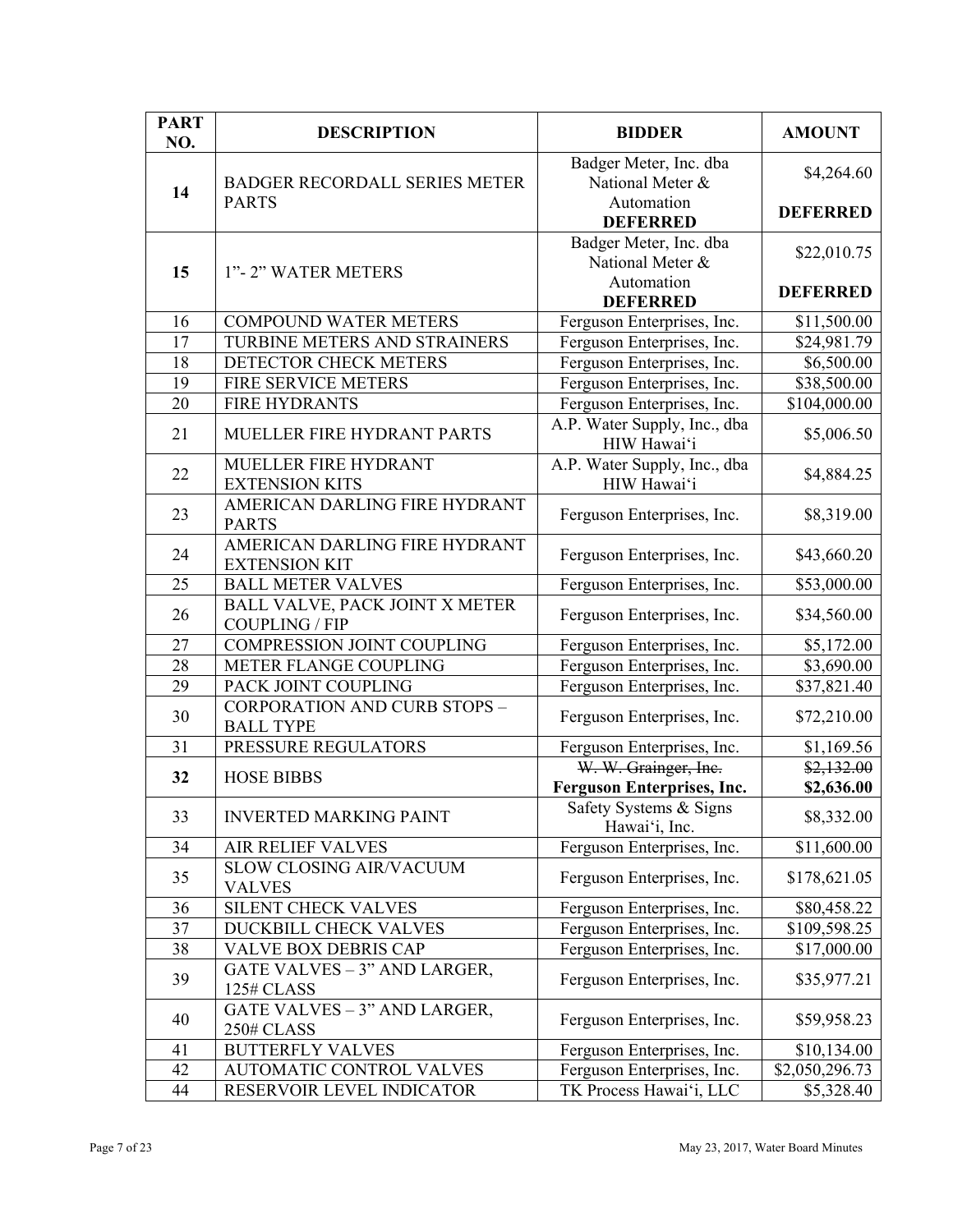| <b>PART</b><br>NO. | <b>DESCRIPTION</b>                                             | <b>BIDDER</b>                                                                          | <b>AMOUNT</b>  |
|--------------------|----------------------------------------------------------------|----------------------------------------------------------------------------------------|----------------|
| 50                 | ELECTRICAL SAFETY EQUIPMENT                                    | W.W. Grainger, Inc.<br>Sid Tool Company, Inc. dba<br><b>MSC Industrial Supply Co.</b>  | \$2,155.21     |
|                    |                                                                | and Class C Solutions<br>Group                                                         | \$2,173.55     |
| 51                 | <b>ELECTRICAL TAPE</b>                                         | OneSource Distributors, LLC                                                            | \$341.86       |
| 52                 | DUCT SEAL COMPOUND                                             | OneSource Distributors, LLC                                                            | \$127.80       |
| 53                 | LIQUIDTIGHT FLEXIBLE NON-<br>METALLIC CONDUIT & FITTINGS       | OneSource Distributors, LLC                                                            | \$569.07       |
| 54                 | LIQUIDTIGHT FLEXIBLE METALLIC<br><b>CONDUIT &amp; FITTINGS</b> | OneSource Distributors, LLC                                                            | \$4,155.00     |
| 55                 | RIGID PVC CONDUIT & FITTINGS                                   | OneSource Distributors, LLC                                                            | \$3,284.10     |
| 56                 | <b>EMT CONDUIT &amp; FITTINGS</b>                              | OneSource Distributors, LLC                                                            | \$9,226.89     |
| 57                 | RIGID GALVANIZED STEEL CONDUIT<br>& FITTINGS                   | Wesco Distribution, Inc.                                                               | \$4,312.35     |
| 58                 | UNISTRUT CHANNEL AND<br><b>HARDWARE</b>                        | OneSource Distributors, LLC                                                            | \$9,829.50     |
| 60                 | INDUSTRIAL MOTOR LEAD CABLE                                    | TK Process Hawai'i, LLC                                                                | \$135,757.91   |
| 61                 | <b>INDUSTRIAL CONTROL WIRING</b>                               | Sid Tool Company, Inc. dba<br>MSC Industrial Supply Co.<br>and Class C Solutions Group | \$3,573.00     |
| 63                 | JUNCTION BOXES & ENCLOSURES                                    | TK Process Hawai'i, LLC                                                                | \$47,499.93    |
| 64                 | HEAVY-DUTY SAFETY SWITCH                                       | Wesco Distribution, Inc.                                                               | \$47,825.21    |
| 65                 | <b>SOLID STATE REDUCED VOLTAGE</b><br><b>SOFT STARTER</b>      | TK Process Hawai'i, LLC                                                                | \$120,965.68   |
| 66                 | MEDIUM-VOLTAGE REDUCED<br><b>VOLTAGE SOFT STARTER</b>          | TK Process Hawai'i, LLC                                                                | \$64,637.28    |
| 67                 | <b>VARIABLE FREQUENCY DRIVES</b>                               | TK Process Hawai'i, LLC                                                                | \$2,282,230.49 |
| 68                 | POWER QUALITY EQUIPMENT                                        | TK Process Hawai'i, LLC                                                                | \$395,530.00   |
| 69                 | PAD-MOUNTED STEP-UP<br><b>TRANSFORMER</b>                      | Wesco Distribution, Inc.                                                               | \$398,144.31   |
| 70                 | MOLDED CASE CIRCUIT BREAKERS                                   | TK Process Hawai'i, LLC                                                                | \$62,603.00    |
| 75                 | RETROFIT RTU PANEL                                             | TK Process Hawai'i, LLC                                                                | \$16,200.00    |
| 76                 | PRE-FABRICATED SCADA<br><b>SOLUTIONS</b>                       | Control Systems West, Inc.                                                             | \$1,980,123.11 |
| 77                 | AUTOMATION AND CONTROL<br><b>COMPONENTS</b>                    | Control Systems West, Inc.                                                             | \$20,642.46    |
| 78                 | <b>AUTOMATION SOFTWARE</b>                                     | Control Systems West, Inc.                                                             | \$329,853.62   |
| 79                 | PROGRAMMING SERVICES                                           | TK Process Hawai'i, LLC                                                                | \$1,500.00     |
| 85                 | PRESSURE TRANSMITTER                                           | TK Process Hawai'i, LLC                                                                | \$2,231.14     |
| 89                 | WATER QUALITY EQUIPMENT                                        | Ferguson Enterprises, Inc.                                                             | \$20,752.18    |
| 90                 | REAGENTS AND STANDARDS                                         | Ferguson Enterprises, Inc.                                                             | \$2,431.30     |
| 91                 | MULTISTAGE BOOSTER PUMPS                                       | Engineered Systems, Inc.                                                               | \$325,194.68   |
| 92                 | CHEMICAL FEEDER PUMP                                           | OneSource Distributors, LLC                                                            | \$7,170.00     |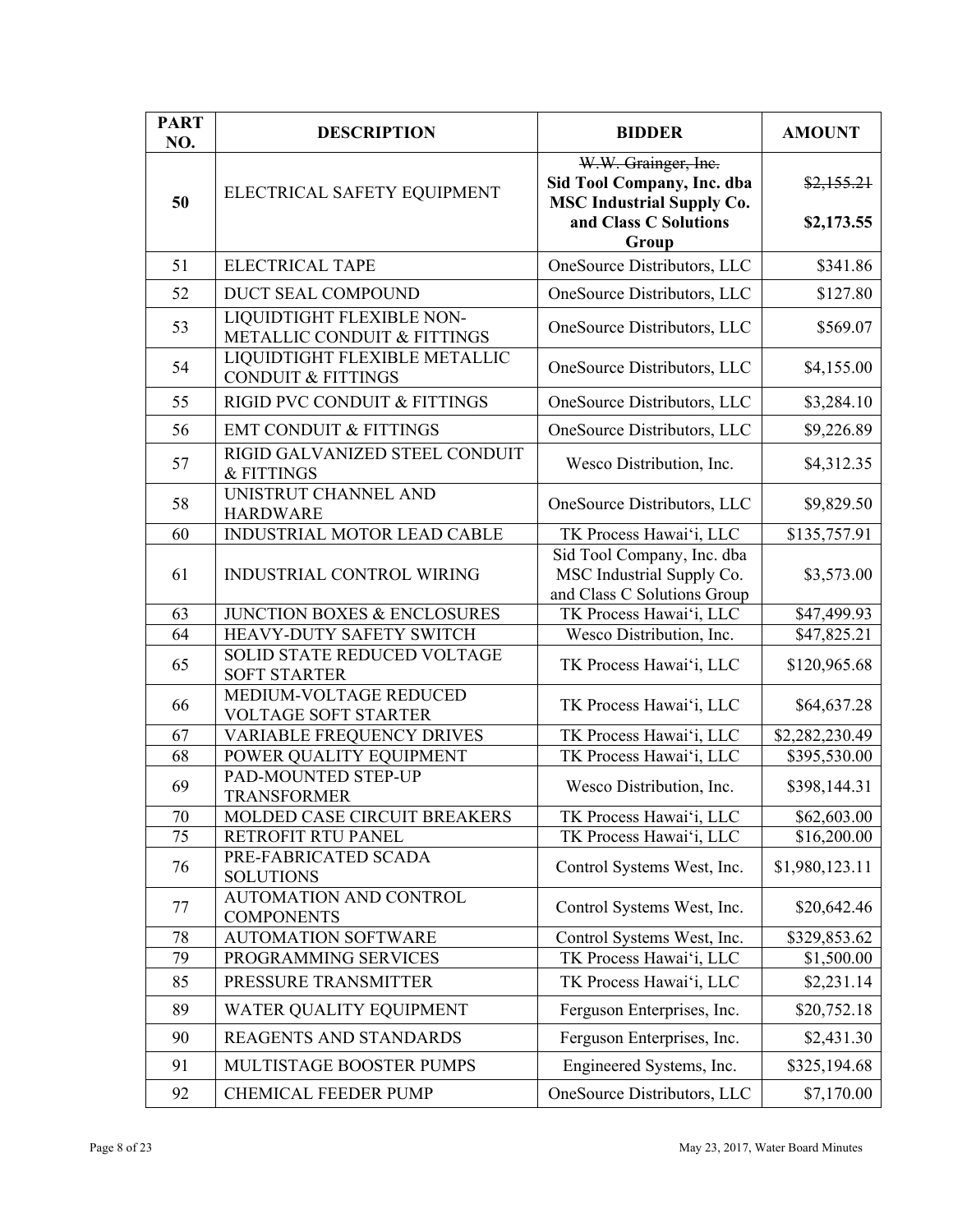| <b>PART</b><br>NO. | <b>DESCRIPTION</b>                               | <b>BIDDER</b>                           | <b>AMOUNT</b> |
|--------------------|--------------------------------------------------|-----------------------------------------|---------------|
| 94                 | STAND-ALONE CHLORINE GAS<br><b>DETECTOR</b>      | Safety Systems & Signs<br>Hawai'i, Inc. | \$2,839.23    |
| 96                 | <b>CHLORINE GAS FEEDER</b>                       | OneSource Distributors, LLC             | \$17,146.95   |
| 98                 | MECHANICAL SEALS                                 | Engineered Systems, Inc.                | \$92,842.94   |
| 102A               | <b>LEAK NOISE DATA LOGGERS</b>                   | Ferguson Enterprises, Inc.              | \$94,662.45   |
| 103                | <b>LIGHT EMITTING DIODE</b><br><b>LUMINARIES</b> | TK Process Hawai'i, LLC                 | \$6,352.20    |

For the following Sections: Section 8 – High Density Polyethylene (HDPE) Pipe; Section 43 – High Performance Butterfly Pump Control Valves; Section 45 – Hatch Frames and Covers; Section 46 – Arc Flash PPE – Daily Wear; Section 47 – Arc Flash PPE – Supplemental; Section 48 – Electrical Gloves & Testing; Section 49 – Digital Multimeter & Testing; Section 59 – Electrical Connectors & Terminations; Section 62 – Infrared Windows; Section 71A – Surge Protection Devices; Section 72 – 3-Phase Monitor Relay; Section 73 – Power Monitoring Equipment; Section 74 – Industrial Electronic Components; Section 80- Uninterruptible Power Supply (UPS); Section 81 – Communication Hardware; Section 82 – Radio Equipment; Section 83 – Well Pressure Transducer; Section 84 – Pressure Transducer – Reservoir Level; Section 86 – Flow Switch; Section 87A – Zero-Clearance Electromagnetic Flow Meters; Section 88 – Reagentless Chlorine Residual Analyzer; Section 93 – Digital Chlorine Cylinder Scale; Section 95 – Chlorinator; Section 97 – Tablet Chlorinator & Parts; Section 99 – Motors; Section 100 – Submersible Motors – Refurbish / Rewind; Section 101 – Submersible Pump Cable, no bids were received. For the Sections where no bids were received, staff shall obtain quotations in the best interests of the Department.

MOTION: Ms. Iokepa-Moses moved to approve the bid award, as revised; seconded by Mr. Arikawa.

The Manager-Chief Engineer explained that this bid is to give the Department a list of material that can be called upon on an as-needed basis rather than procure each item separately.

Mr. Domingo noted that on the list, he was looking for the item quantity, especially on the million-dollar ticket items. He wondered how many items the Department would be buying.

Mr. Ikeda explained that for each Part number, there are multiple items used when putting out the bid. The Department estimates how much it uses per year, for instance, 6-inch pipes: 20 lengths are used; and that would be the quantity placed on the bidding documents for the vendor to bid on. What was provided to the Board was a recap on the total for each item, or part number.

The Manager-Chief Engineer added that an example would be the Variable Frequency Drives (VFD), Part 67, with a bid over \$2 million. The Department specifies what it anticipates purchasing in the fiscal year and lists the quantity, because it affects the price. If the vendor anticipates they will be able to sell, example, 20 of these units, versus just one, they may be able to offer a more competitive price. Because it is an estimate, there is a bit of risk on the vendor for what to propose and still stay competitive.

Mr. Elarionoff asked for an explanation on the difference in price between Sections 13 and 14. They both say meter parts, but one bid price is \$667.05 and the other is 4,264.60.

Mr. Ikeda explained they are different types of meters. One is Neptune and one is Badger and they are different sized meters.

ACTION: Motion approve the bid award, as revised, was carried unanimously by voice vote.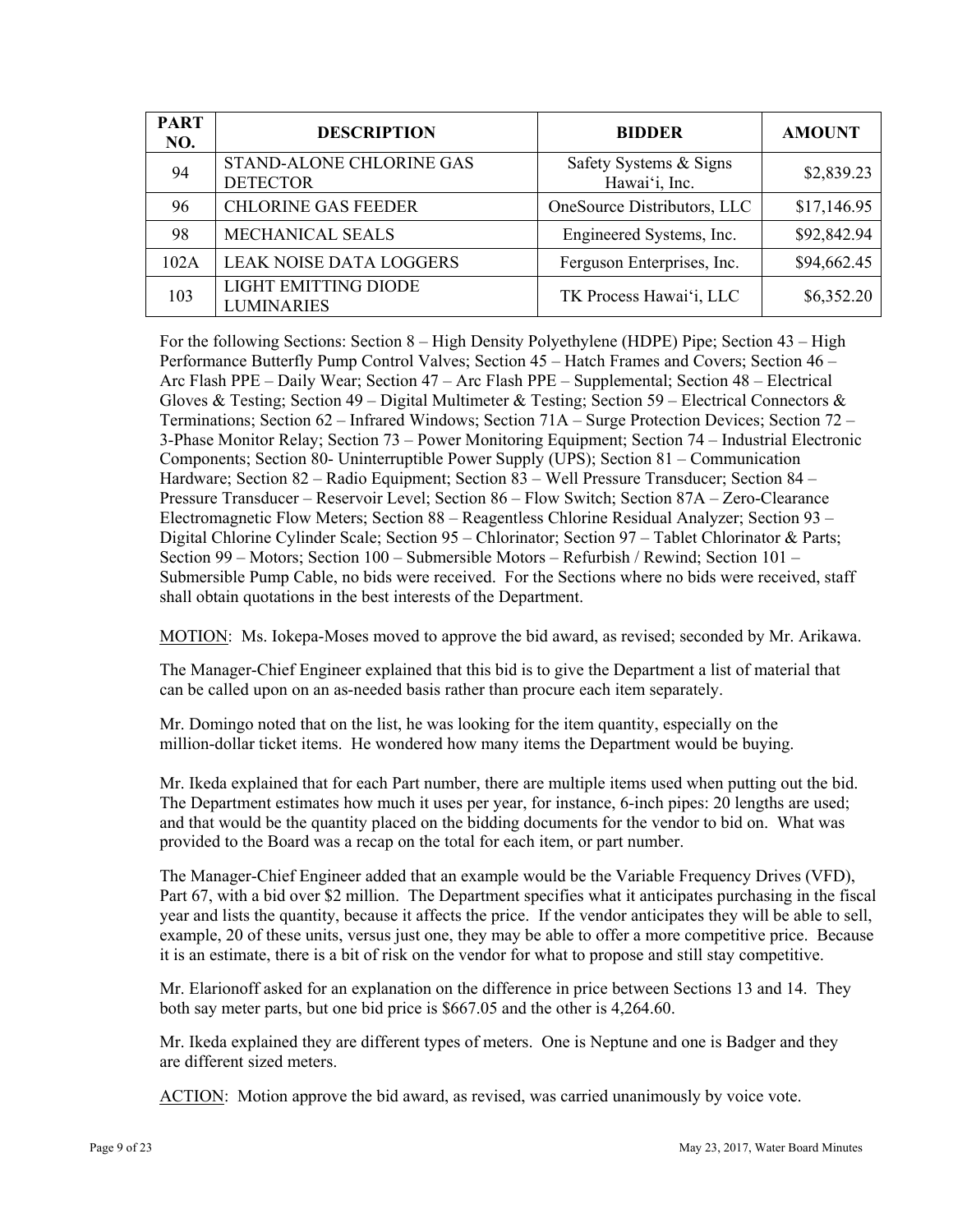## B. **WATER HAULING BID NO. 2017-04, PRICE AGREEMENT TO PROVIDE WATER HAULING SERVICES TO VARIOUS LOCATIONS ISLAND-WIDE (ON AN AS-NEEDED BASIS) FOR THE DEPARTMENT OF WATER SUPPLY:**

Bids were opened on May 10, 2017, at 1:30 p.m., and following are the bid results:

| 1. | <b>Carnor Sumida dba ACR Water Hauling</b><br>4,000-, and 5,000-gallon water trucks (price for all districts): |              |  |  |
|----|----------------------------------------------------------------------------------------------------------------|--------------|--|--|
|    | <b>Regular Hours</b>                                                                                           | \$103.28/hr. |  |  |
|    | <b>Overtime Hours</b>                                                                                          | \$117.48/hr. |  |  |
| 2. | Kea'au Service Station, Inc.                                                                                   |              |  |  |
|    | 4,250-gallon water truck (price for all districts):                                                            |              |  |  |
|    | <b>Regular Hours</b>                                                                                           | \$142.00/hr. |  |  |
|    | <b>Overtime Hours</b>                                                                                          | \$192.00/hr. |  |  |
|    | 5,000-gallon water truck (price for all districts):                                                            |              |  |  |
|    | <b>Regular Hours</b>                                                                                           | \$152.00/hr. |  |  |
|    | Overtime Hours                                                                                                 | \$202.00/hr. |  |  |
|    | 6,000-gallon water truck (price for all districts):                                                            |              |  |  |
|    | <b>Regular Hours</b>                                                                                           | \$165.00/hr. |  |  |
|    | Overtime Hours                                                                                                 | \$215.00/hr. |  |  |

The Manager-Chief Engineer recommended that the Board approve the price agreement for WATER HAULING BID NO. 2017-04, PRICE AGREEMENT TO PROVIDE WATER HAULING SERVICES TO VARIOUS LOCATIONS ISLAND-WIDE (ON AN AS-NEEDED BASIS) FOR THE DEPARTMENT OF WATER SUPPLY at the prices listed above, and that either the Chairperson or the Vice-Chairperson be authorized to sign the contract(s), subject to review as to form and legality of the contract(s) by Corporation Counsel. The price agreement shall be from July 1, 2017, to June 30, 2019.

MOTION: Ms. Iokepa-Moses moved for approval of the recommendation; seconded by Mr. Arikawa.

Mr. Ikeda explained that this bid is to establish a price agreement, as-needed. If a small well were to break down and the Department needed to haul water to supplement the community, it would have this list of people that can be contacted. Example, if ACR Water Hauling is not able to provide the trucks necessary, the Department has the option of going to Kea'au Service Station at the price listed. These prices will be held for two years. In answer to Mr. Arikawa's question of what would happen if both carriers are unavailable, he stated the Department would look for another vendor; however, that situation has never been encountered.

The Manager-Chief Engineer added that it has been very infrequent thus far that this service has had to be utilized. In response to Mr. Boswell's question of whether his understanding was correct that the trucks are certified to haul potable water, he replied that was correct. It was specified in the bid documents.

ACTION: Motion was carried unanimously by voice vote.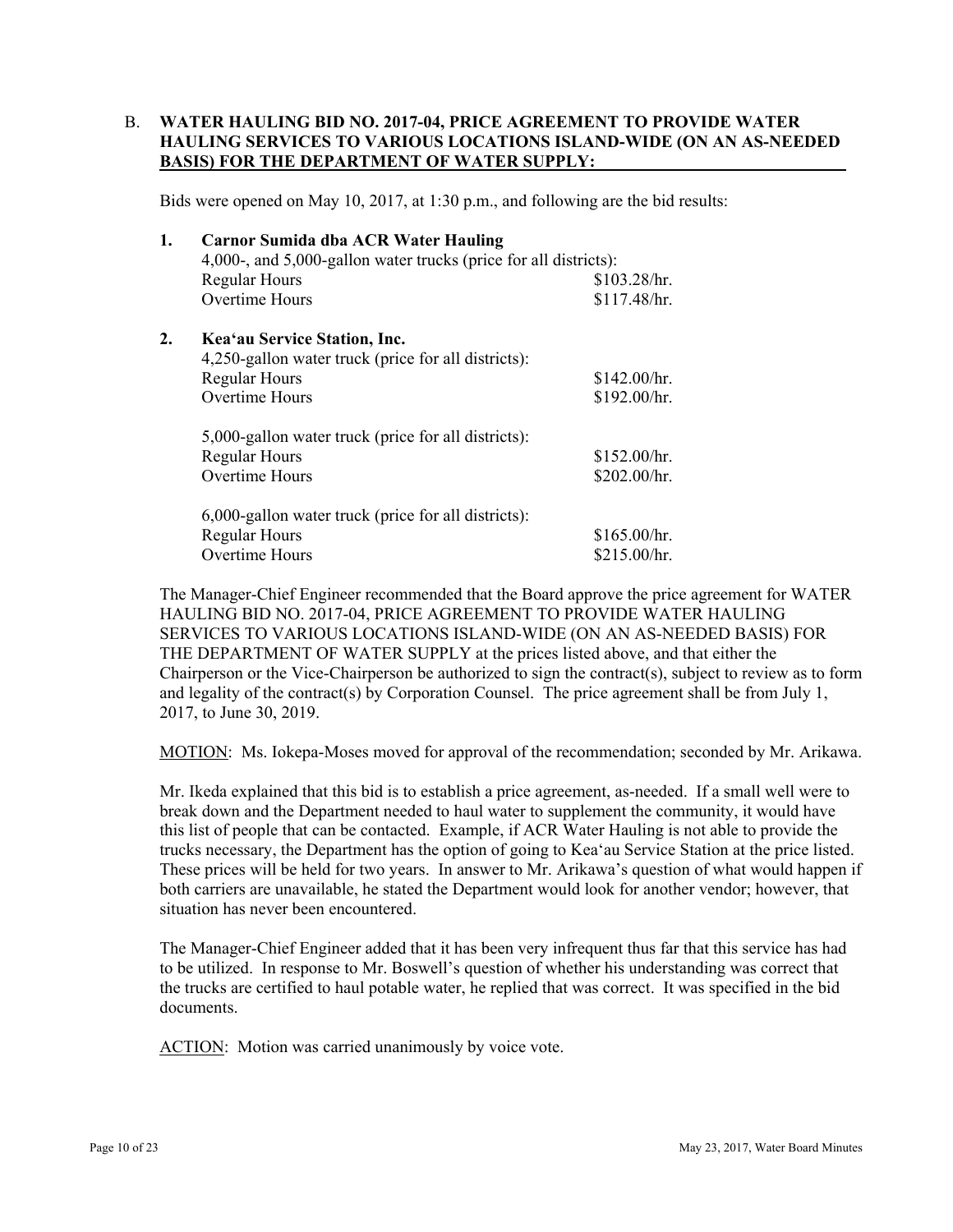# C. **MATERIAL BID NO. 2017-02, FURNISH BASE COURSE, SAND, COLD MIX, HOT MIX, AND NO. 3F ROCK TO THE DEPARTMENT OF WATER SUPPLY:**

|     |                                                                    | Yamada<br>& Sons,<br>Inc. | <b>WHC</b><br>LTD dba<br>West<br>Hawai'i<br>Concrete | Grace<br>Pacific<br><b>LLC</b> | Edwin<br><b>Deluz</b><br><b>Trucking</b><br>& Gravel,<br><b>LLC</b> | Jas. W.<br>Glover,<br>Ltd. |
|-----|--------------------------------------------------------------------|---------------------------|------------------------------------------------------|--------------------------------|---------------------------------------------------------------------|----------------------------|
|     | <b>DISTRICT I:</b>                                                 |                           |                                                      |                                |                                                                     |                            |
| 1A. | 3/4-Inch Base Course (Cost per ton)                                | \$20.35                   |                                                      |                                |                                                                     | \$18.49                    |
| 1B. | $1\frac{1}{2}$ -Inch Base Course (Cost per ton)                    | \$19.80                   |                                                      |                                |                                                                     | \$17.71                    |
| 1C. | No. 3F Rock (Cost per ton)                                         | \$25.80                   |                                                      |                                |                                                                     | \$32.29                    |
| 1D. | #4 Sand (Cost per ton)                                             | \$50.00                   |                                                      |                                |                                                                     | \$40.62                    |
| 1E. | Mortar Sand - ASTM C144 (Cost<br>per ton)                          |                           |                                                      |                                |                                                                     | \$64.58                    |
| 1F. | Cold Mix-ASTM D4215-87 (Cost<br>per ton)                           | \$153.10                  |                                                      |                                |                                                                     | \$150.00                   |
| 1G. | Blended Material 60% #4 Sand and<br>40% No. 3F Rock (Cost per ton) | \$52.10                   |                                                      |                                |                                                                     | \$50.00                    |
| 1H. | Hot Mix – County Mix IV (Cost per<br>ton)                          | \$144.35                  |                                                      |                                |                                                                     | \$141.67                   |
|     | <b>DISTRICT II:</b>                                                |                           |                                                      |                                |                                                                     |                            |
| 2A. | 3/4-Inch Base Course (Cost per ton)                                |                           | \$14.97                                              |                                | \$12.90                                                             |                            |
| 2B. | 1½-Inch Base Course (Cost per ton)                                 |                           | \$13.57                                              |                                | \$12.45                                                             |                            |
| 2C. | No. 3F Rock (Cost per ton)                                         |                           | \$23.62                                              |                                | \$19.85                                                             |                            |
| 2D. | #4 Sand (Cost per ton)                                             |                           | \$26.28                                              |                                | \$32.50                                                             |                            |
| 2E. | Mortar Sand - ASTM C144 (Cost<br>per ton)                          |                           | \$45.59                                              |                                |                                                                     |                            |
| 2F. | Cold Mix-ASTM D4215-87 (Cost<br>per ton)                           |                           |                                                      |                                |                                                                     |                            |
|     | <b>DISTRICT III:</b>                                               |                           |                                                      |                                |                                                                     |                            |
| 3A. | 3/4-Inch Base Course (Cost per ton)                                |                           | \$20.46                                              |                                |                                                                     |                            |
| 3B. | $1\frac{1}{2}$ -Inch Base Course (Cost per ton)                    |                           | \$18.85                                              |                                |                                                                     |                            |
| 3C. | No. 3F Rock (Cost per ton)                                         |                           | \$34.04                                              |                                |                                                                     |                            |
| 3D. | #4 Sand (Cost per ton)                                             |                           | \$38.28                                              |                                |                                                                     |                            |
| 3E. | Mortar Sand - ASTM C144 (Cost<br>per ton)                          |                           | \$60.64                                              |                                |                                                                     |                            |
| 3F. | Cold Mix-ASTM D4215-87 (Cost<br>per ton)                           |                           |                                                      | \$156.00                       |                                                                     |                            |
| 3G. | Hot Mix - County Mix IV (Cost per<br>ton)                          |                           |                                                      | \$155.10                       |                                                                     |                            |

Bids were opened on May 10, 2017, at 2:00 p.m., and following are the bid results:

The Manager-Chief Engineer recommended that the Board award the contract for MATERIAL BID NO. 2017-02, FURNISH BASE COURSE, SAND, COLD MIX, HOT MIX, AND NO. 3F ROCK TO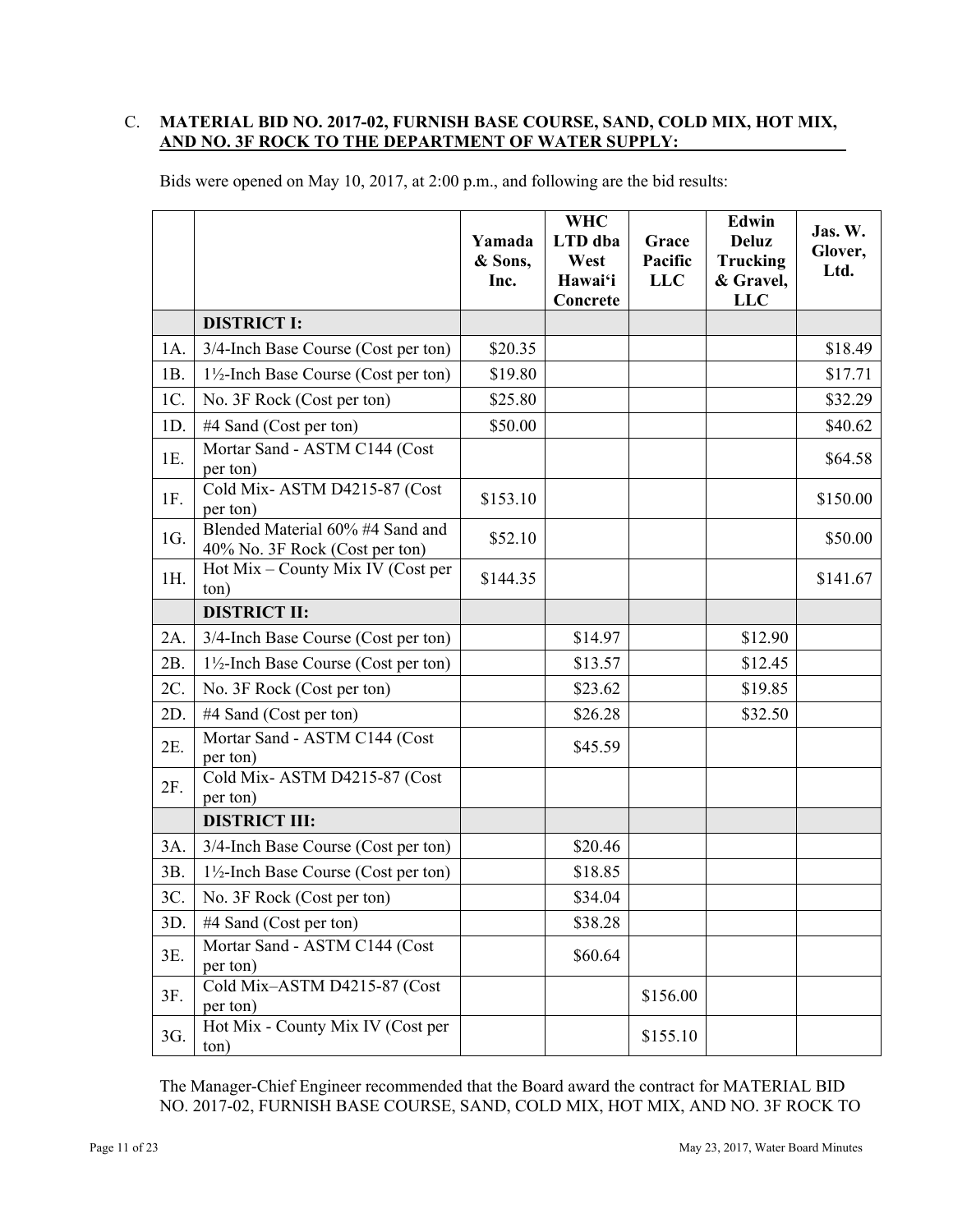THE DEPARTMENT OF WATER SUPPLY, by Parts to the following for the amounts shown above, and that either the Chairperson or the Vice-Chairperson be authorized to sign the contract(s), subject to review as to form and legality of the contract(s) by Corporation Counsel.

# **District I** – **Parts 1A, 1B, 1D, 1E, 1F, 1G and 1H to Jas. W. Glover, Ltd. Part 1C to Yamada & Sons, Inc.**

# **District II** – **Parts 2A, 2B and 2C to Edwin Deluz Trucking & Gravel, LLC Parts 2D and 2E to WHC, Ltd. dba West Hawai'i Concrete**

#### **District III -**Parts 3A, 3B, 3C, 3D and 3E to WHC, Ltd. dba West Hawai'i Concrete **Parts 3F and 3G to Grace Pacific, LLC**

For the Parts where no bids were received, staff shall obtain quotations in the best interests of the Department. The contract period shall be from July 1, 2017, to June 30, 2018.

MOTION: Mr. Arikawa moved for approval of the recommendation; seconded by Ms. Iokepa-Moses.

The Manager-Chief Engineer noted that this is similar to the other material bids whereby it will be on an as-needed basis.

Mr. Boswell asked if there was any volume established at this point.

The Manager-Chief Engineer replied that this is just based on cost per ton.

Mr. Elarionoff asked about the "best interests of the Department" and if that meant price-wise.

The Manager-Chief Engineer replied that was correct. Even that process needs to follow procurement laws.

ACTION: Motion was carried unanimously by voice vote.

### *NOTE: THIS AWARD ACTION WAS LATER REVISITED. SEE PAGE 21.*

### D. **MAINTENANCE BID NO. 2017-03, REPAIR AND MAINTENANCE OF KAHALUʻU SHAFT HIL-A-VATOR, KONA:**

Bids were opened on May 10, 2017, at 2:30 p.m., and following are the bid results:

ThyssenKrupp Elevator, Corp., bid \$998.41/month to perform the repair and maintenance on the Hil-a-vator for two years, with a call-out cost of \$345.00/hour.

| 1. Cost of contract for two years (\$998.41 x 24 months) |        | \$23,961.84  |
|----------------------------------------------------------|--------|--------------|
| 2. Contingency                                           |        | $-.5,000.00$ |
|                                                          | TOTAL: | \$28,961.84  |

The last contract price was for \$1,367.00/month, with a call-out cost of \$238.71/hour.

RECOMMENDATION: It is recommended that the Board award the contract for MAINTENANCE BID NO. 2017-03, REPAIR AND MAINTENANCE OF KAHALU'U SHAFT HIL-A-VATOR, KONA, to ThyssenKrupp Elevator, Corp., for their bid amount of \$23,961.84, plus \$5,000.00 in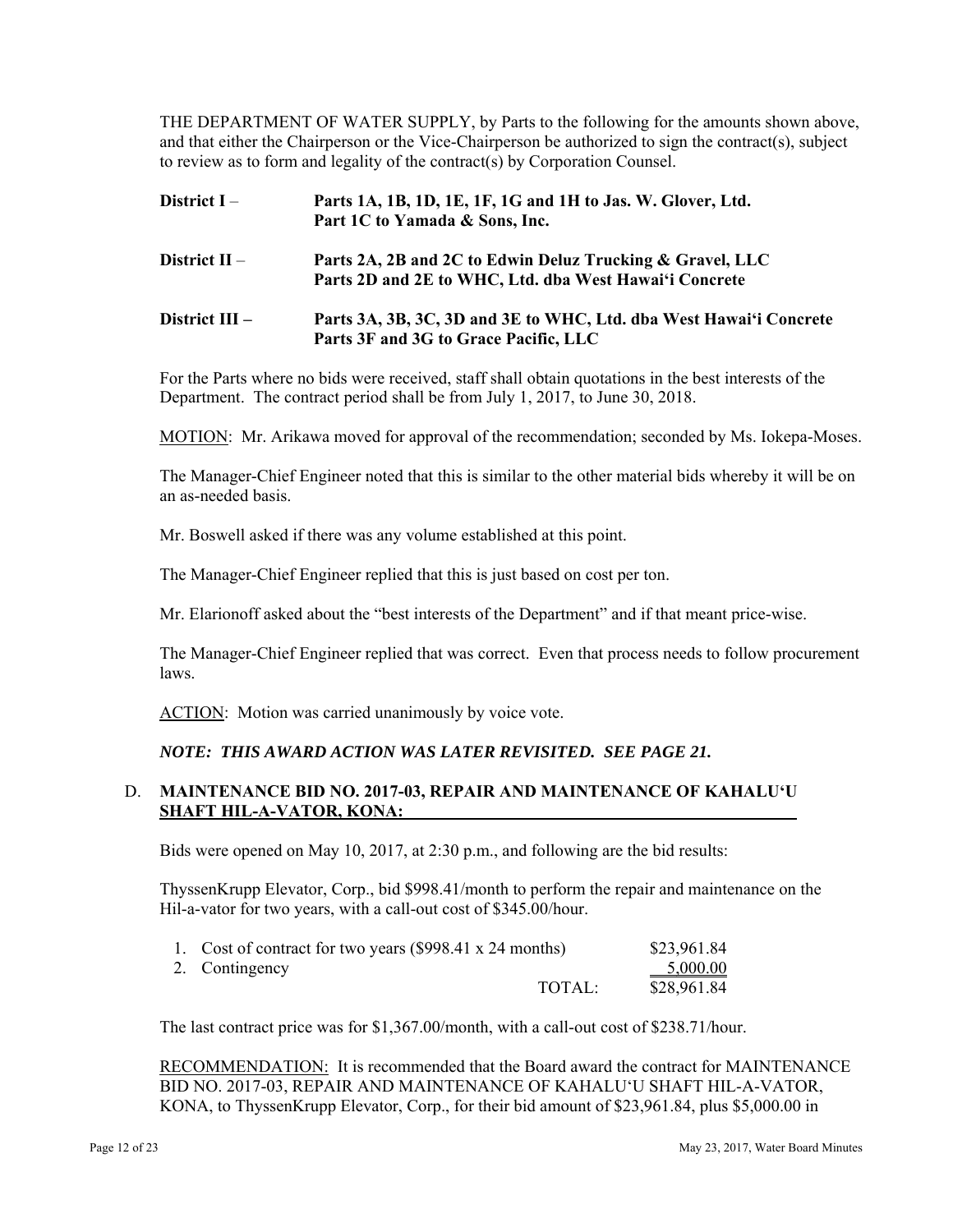contingency, for a total contract price of \$28,961.84, and that either the Chairperson or the Vice-Chairperson be authorized to sign the contract, subject to review as to form and legality of the contract by Corporation Counsel. The contract period shall be from July 1, 2017, to June 30, 2019.

## **Chairperson Takamine mentioned this item had supplemental information given out today and asked the Manager-Chief Engineer to comment.**

The Manager-Chief Engineer stated this was another situation where it may be prudent to request a Motion to Amend the agenda. What happened with this bid, although it is written as such in the Agenda, is that upon further review of the bid documents, it was discovered that the sole bidder was non-responsive. The Department's recommendation will change. He asked Ms. Yeh for the best way to accommodate this change.

Ms. Yeh suggested a Motion to amend the agenda to reflect that the bidder was actually non-responsive and to reflect the Manager-Chief Engineer's recommendation.

 **ACTION TO AMEND AGENDA:** Mr. Arikawa moved to amend the agenda to reflect that the bidder was non-responsive and to reflect the Manager-Chief Engineer's recommendation; seconded by Ms. Iokepa-Moses and carried unanimously by voice vote.

# **The Manager-Chief Engineer recommended that the Board not award the contract for MAINTENANCE BID NO. 2017-03, REPAIR AND MAINTENANCE OF KAHALU'U SHAFT HIL-A-VATOR, KONA, due to no qualified bids received. Staff will seek alternate methods of procurement, in accordance with procurement rules.**

ACTION: Ms. Iokepa-Moses moved for approval of the recommendation not to award the contract; seconded by Mr. Arikawa and carried unanimously by voice vote.

## E. **RENEWAL OF CONTRACT FOR MAINTENANCE AGREEMENT – SOUTH KOHALA, HĀMĀKUA, AND LAUPĀHOEHOE SITES (BRANTLEY CENTER, INC.):**

Brantley Center, Inc., presently has a Maintenance Agreement for site maintenance for the Department's South Kohala, Hāmākua, and Laupāhoehoe tank and pump sites. They are requesting to renew the Agreement from July 1, 2017, to June 30, 2018. The rates would be as follows:

| South Kohala - | \$4,392.35/month x 12 months | $=$    | \$52,708.20 |
|----------------|------------------------------|--------|-------------|
| Hāmākua -      | \$2,944.16/month x 12 months | $=$    | \$35,329.92 |
| Laupāhoehoe -  | \$738.48/month x 12 months   | $=$    | \$8,861.76  |
|                |                              | Total: | \$96,899.88 |

The Department has the right to award the contract to Brantley Center, Inc., without advertising or calling for bids, according to Subsection 103D-1010 of the Hawai'i Public Procurement Code. Brantley Center, Inc., has submitted the necessary documents to meet the requirements as a qualified rehabilitation facility. There is no increase from their proposal for Fiscal Year 2016-2017. Brantley Center's performance has been satisfactory and the costs are reasonable. A total of 41 sites are covered by this agreement.

The Manager-Chief Engineer recommended that the Board award the contract for the RENEWAL OF CONTRACT FOR MAINTENANCE AGREEMENT – SOUTH KOHALA, HĀMĀKUA, AND LAUPĀHOEHOE SITES to Brantley Center Inc., for a period from July 1, 2017, to June 30, 2018, at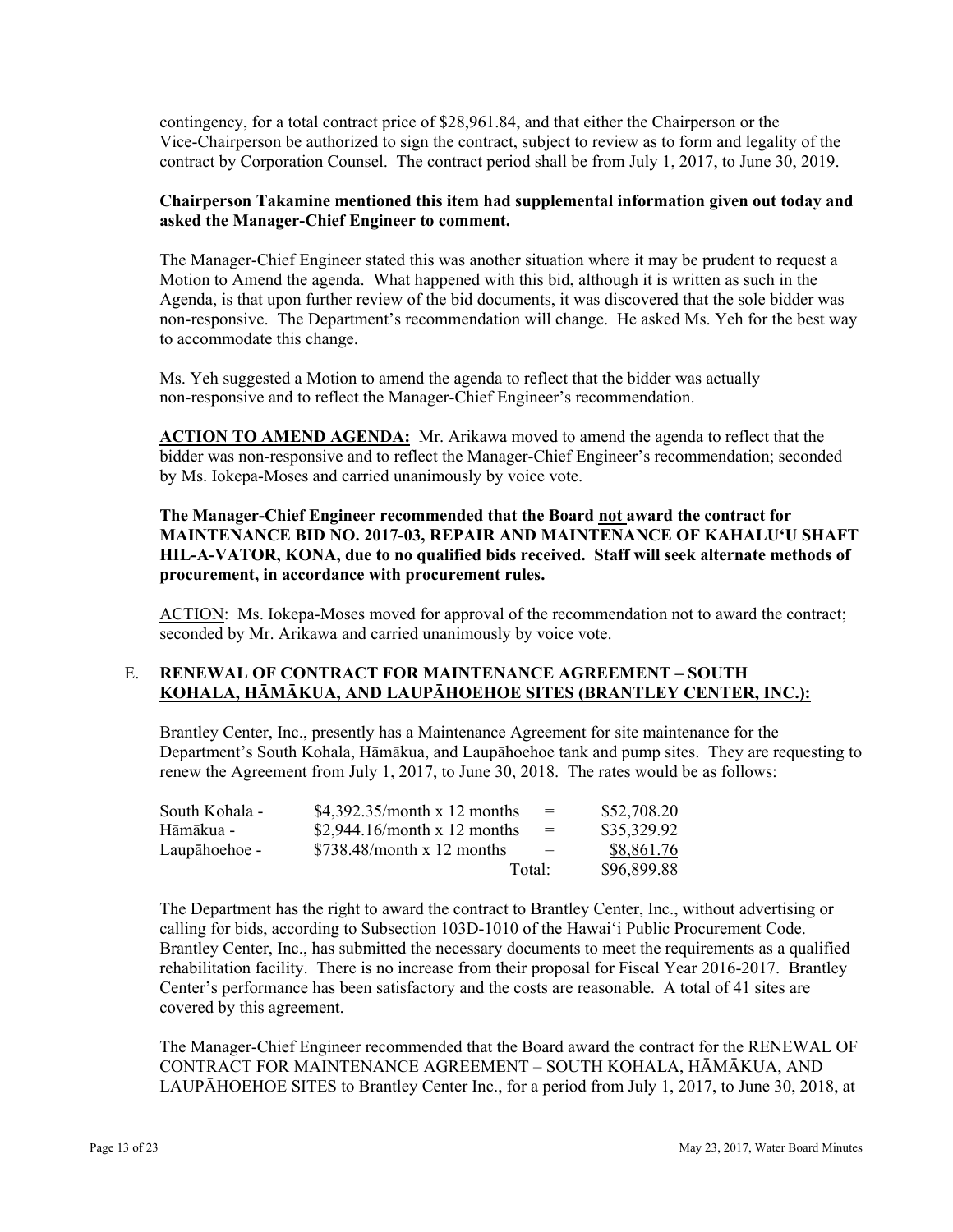a total cost of \$96,899.88, and that either the Chairperson or the Vice-Chairperson be authorized to sign the documents, subject to approval by Corporation Counsel.

MOTION: Ms. Iokepa-Moses moved for approval of the recommendation; seconded by Mr. Arikawa.

The Manager-Chief Engineer explained that this is a yearly bid and is for utilizing Brantley Center, Inc., which is a qualified rehabilitation facility; therefore, they are exempt from the normal procurement. They have done a sufficient job for the Department in the past and are not raising their price. The Department would like to continue utilizing their services.

Mr. Arikawa asked how many years the Department has been utilizing Brantley Center, Inc.

Mr. Ikeda replied it would be over 20 years for the area.

ACTION: Motion was carried unanimously by voice vote.

## F. **JOB NO. 2017-1015, DWS TELECOMMUNICATIONS SYSTEMS:**

This project consists of replacing the existing telephone systems at the DWS Main Office, Hilo Operations Center, Water Quality Laboratory, Waimea Baseyard, and Kona Baseyard. The existing telephone systems are obsolete, and some portions of the system cannot be repaired should a failure occur. The telephone handsets are also system specific and, thus, replacement of the handsets is also included in the bid.

Bids for this project were opened on March 16, 2017, at 2:00 p.m., and the following are the bid results:

| <b>Bidder</b>                                 |                |
|-----------------------------------------------|----------------|
| A3 Telecom, Inc.                              | \$81,487.20    |
| Converged Telecom, LLC                        | Non-responsive |
| Hawaiian Telcom, Inc.                         | Non-responsive |
| Echo Mountain Realty Inc. dba EMR Corporation | No Bid         |

Project Costs including a maintenance period of five (5) years:

A3 Telecom, Inc. \$ 81,487.20

Funding for this project will be from the Department's Operating budget. The Contractor will have 180 calendar days from the date of Notice to Proceed to complete the project. The estimate for this project was \$80,000.00.

 Vice-Chairperson be authorized to sign the contract, subject to review as to form and legality by The Manager-Chief Engineer recommended that the Board award the contract for JOB No. 2017-1015, DWS TELECOMMUNICATIONS SYSTEMS, to the lowest responsible bidder, A3 Telecom, Inc., for the bid amount of \$81,487.20, and that either the Chairperson or the Corporation Counsel.

MOTION: Mr. Arikawa moved for approval of the recommendation; seconded by Ms. Iokepa-Moses.

The Manager-Chief Engineer stated that this long-overdue project is to replace the Department's obsolete telephone system, islandwide, for which parts are no longer available.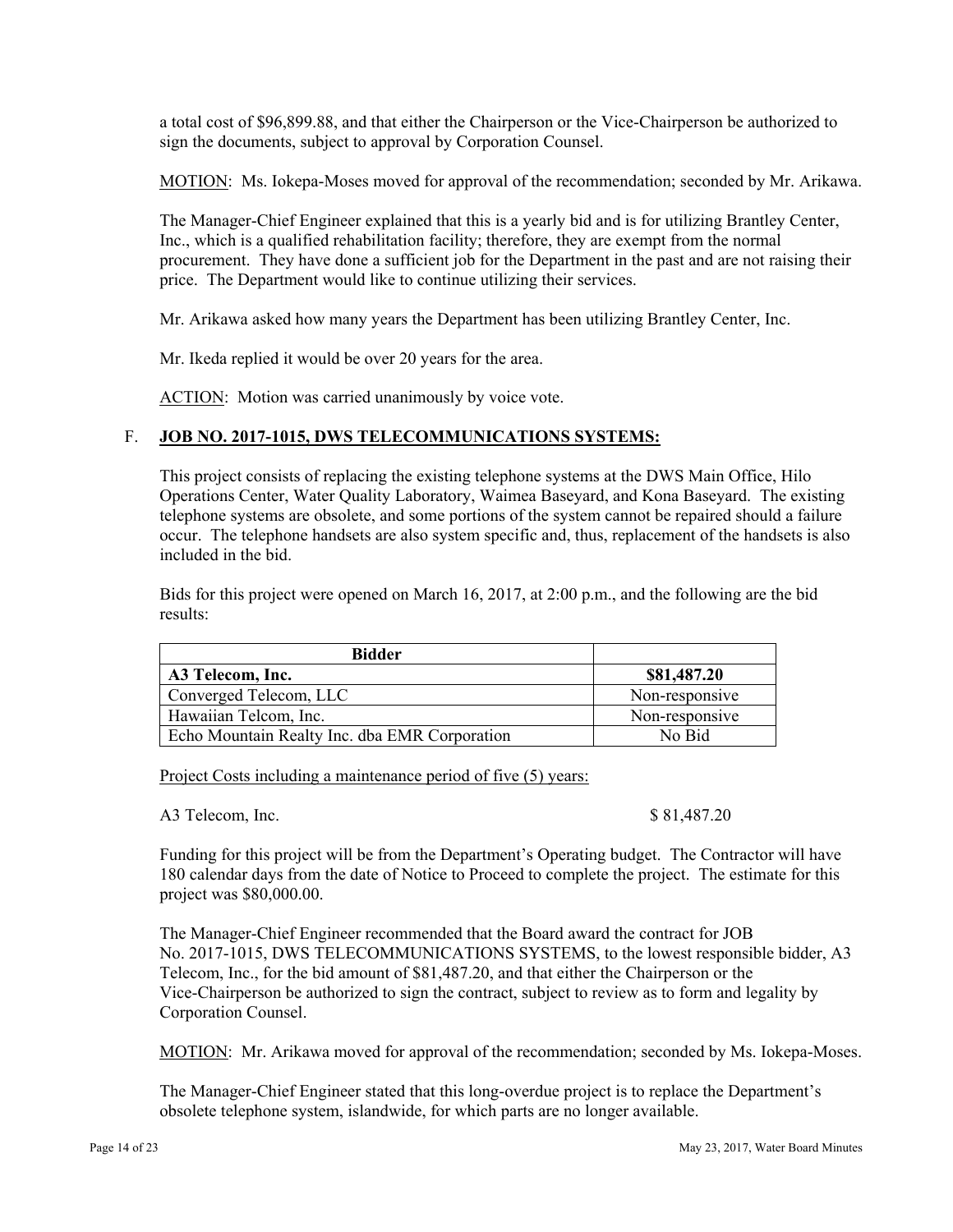In response to Chairperson Takamine's question of why there was only one bidder for this project, the Manager-Chief Engineer explained that the other two were non-responsive for either not supplying the proper proposal or not supplying a proper product without a pre-approved substitution request.

ACTION: Motion was carried unanimously by voice vote.

RECESS: The Board took a recess from 10:40 a.m. to 10:50 a.m. to prepare for Fukunaga & Associates' presentation. (Mr. Camero left the meeting.)

# G. **WATER USE AND DEVELOPMENT PLAN UPDATE - KEAUHOU AQUIFER SYSTEM AREA:**

The Water Use and Development Plan Update for the Keauhou Aquifer System area has been granted authorization by the Commission on Water Resource Management to proceed with the Water Board approval and subsequently the County Council approval process. This is the second of two Water Board Meetings to receive further input regarding the plan update.

Messrs. Lance Fukumoto and Jon Nishimura of Fukunaga & Associates made a presentation to the Board.

Mr. Fukumoto began the presentation which outlines goals and guiding principals for this update. Key goals for the plan are first to provide guidance to ensure that future water needs of the County are met while preserving the integrity of the island's water resources. Second is to ensure that sustainable water resources are integrated into the formulation and development of land use policies by the County. What that means is we are not just planning for today, but for several generations to come. Guiding principles behind the plan and all components of the Hawai'i Water Plan--first, the public trust doctrine, which states that waters of the State are held for the benefit of the citizens of the State. Water is the most precious resource and shall be used wisely. Highest quality water shall be used for the community's highest beneficial uses, meaning potable water shall be used for domestic use and human consumption, and non-potable water should be used whenever feasible, such as irrigation and agriculture.

Overview of the Hawai'i Water Plan – there are five components. The Water Resource Protection Plan and the Water Quality Plan define protection policies and the source in terms of quantity and quality. The State Water Projects Plan and the Agricultural Water Use and Development Plan define the demand from State needs. All four components feed into the Water Use and Development Plans which tie water to land use, and each county is responsible for preparing their own separate Water Use and Development Plans. All current components of the Hawai'i Water Plan can be found on the Commission on Water Resource Management website.

Background into the Hawai'i Water Use and Development Plan – the original was prepared in 1990 and the first update was completed in 2010 and adopted by the Commission on Water Resource Management in 2011. This original update included an island-wide assessment and identified areas that warranted further study and evaluation. These two areas that were identified were the Waimea Aquifer system area within the west Mauna Kea Aquifer sector area and the Keauhou Aquifer system area within the Hualālai Aquifer sector area. This plan focuses exclusively on the Keauhou Aquifer system.

The current update of the Keauhou Water Use and Development Plan included several components. First was the assessment of actual water use and anticipated demands and actually three different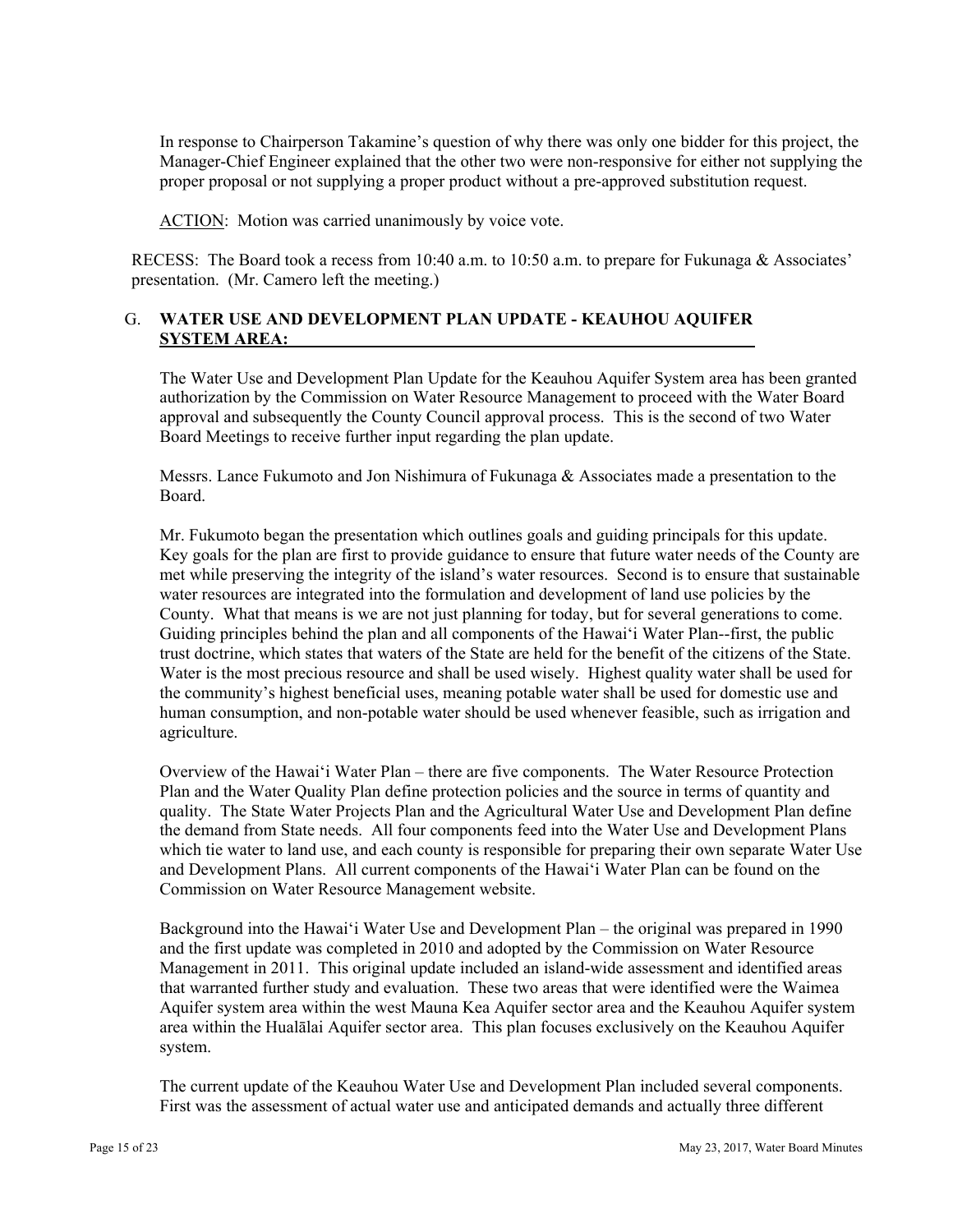water demand scenarios were examined. First, as mentioned, were the anticipated demand scenarios which were a combination of existing water use, projected future water use under various degrees of entitlement, and also future water use associated with land use at various stages of the approvals process. The second demand scenario examined was County zoning which was a combination of existing water use for developed parcels and projected water use for undeveloped parcels based on actual water consumption in similarly zoned areas. The third demand scenario was the 20-year incremental projection based on existing water use and population growth. He went over maps as follows:

Figure 3-1, Anticipated Water Demands – illustrates the entire build graphic, showing each layer as it is built upon the original TMK map. Mr. Nishimura stated that the first map shows the existing users and the water that is already being used based on current conditions, and then additional future infill of the undeveloped parcels.

Mr. Fukumoto spoke of the water agreements and credits. By that, they mean developer agreements which are typically developer-installed source and/or infrastructure and dedicates to the Department of Water Supply in exchange for a set allocation or commitments for water service. Also included are vacant lots with installed service laterals and lots with approved building permits. If you look on Figure 3-1, the water commitments are in light blue. The next component would be Department of Hawaiian Home Lands (DHHL), which shows allocation of water for the DHHL based on their request for water reservation within the Keauhou Aquifer sector. There is significant overlap amongst the various components of anticipated demand. In calculating for the anticipated demand scenario, a lot of care had to be calculated to avoid double counting.

Mr. Nishimura stated that the map starts off with the existing conditions, adds on the future commitments of the County or the Department, and then the DHHL layer on top of that. You begin filling in all those open spaces that are currently non-developed. Finally, the last one is the Kona Use and Development Plan. You basically have a one-to-one correlation between location and demand. If things come in other than that, they need to be evaluated carefully.

Mr. Fukumoto also mentioned that the order of the build graphic by no means represents any significance in terms of priority.

"Summary of Water Demand Scenarios – Keauhou ASYA" illustrates the water demand scenarios in relation to the sustainable yield which is the maximum rate at which water can safely be withdrawn from a water source. The light blue along the top would be the sustainable yield for the Keauhou Aquifer system, at 38 mgd, and the dashed light blue line right below that is 90% of the sustainable yield, which is one of the triggers for designation as a water management area. Below that is the green line, which is the anticipated demand scenario, at approximately 28 mgd. Finally, the pink lines are the 20-year demand projections based on population growth and groundwater pumpage, which, at beginning of the year 2015, is approximately 15 mgd and then projecting out to year 2035 at approximately 23 mgd. Both scenarios are well below the sustainable yield numbers.

One of the mandates from the Commission on Water Resource Management was to incorporate environmental and cultural issues into the Water Use and Development Plan. The initial outreach involved consultation with Native Hawaiian groups, including meetings and discussion with the Office of Hawaiian Affairs and the Department of Hawaiian Home Lands. The general finding from this outreach was that traditional and customary impacts may typically require more detailed information regarding scope and location of a proposed action. To determine traditional and customary impacts of source development, a two-tiered approach was proposed. First was disclosure of an overall conceptual development program, and secondly was a process to evaluate the impact of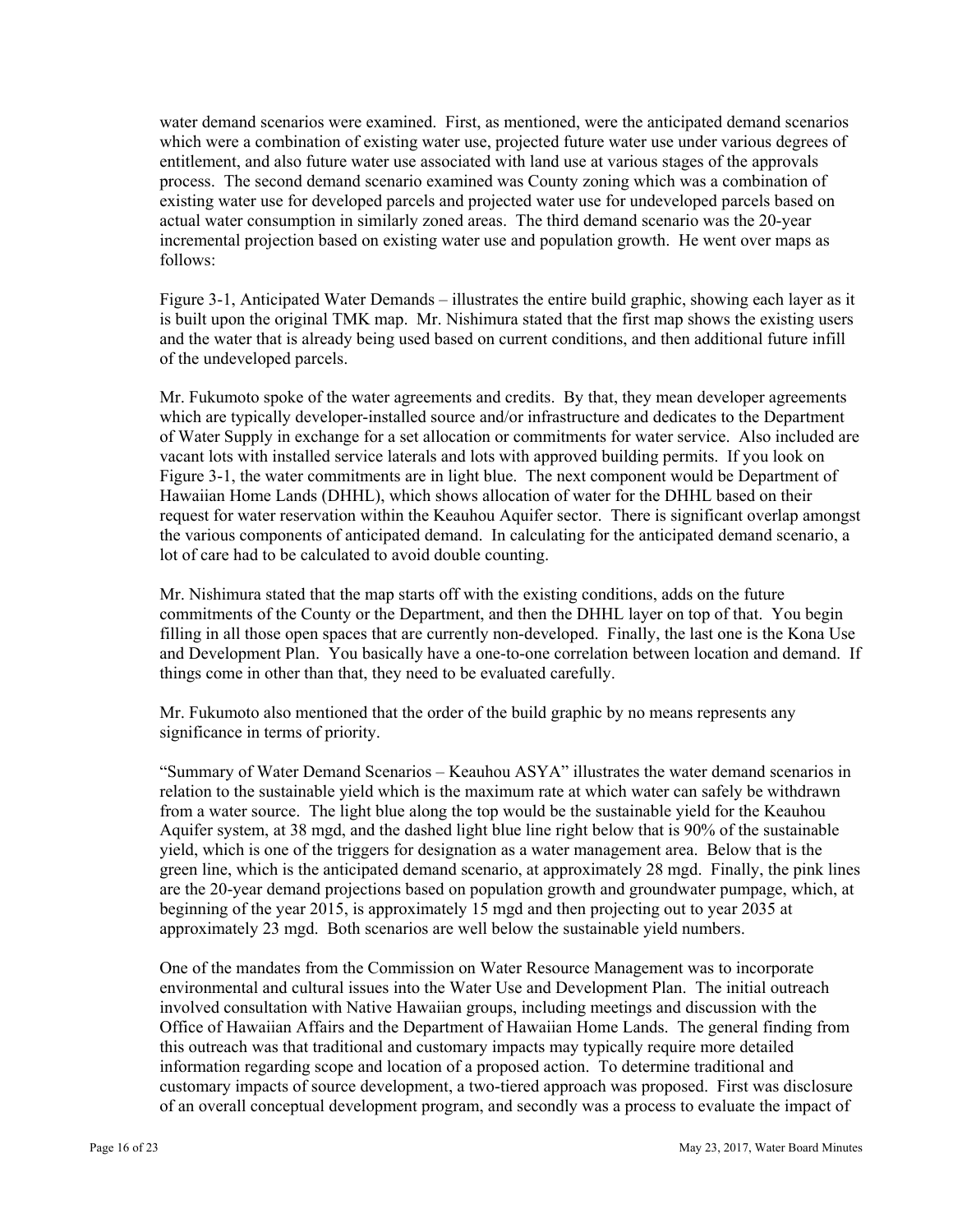specific source development proposals. This would be developed by the Commission on Water Resource Management through their well construction and pump installation permit application as a means to flush out traditional and customary concerns and impacts. They would accomplish this by adding to the permit application, the requirement for consultation with the Ahamoku group, which represents the lineal descendants of each Ahupua'a. The intent of this consultation process is to develop mitigative measures to address any concerns and/or impacts during the permitting stage.

For the overall source and infrastructure development program and meeting anticipated demands, first is the Department of Water Supply's five-year capital improvement program (Figure 4-1). It depicts the completed and future CIP projects. This illustrates within a five-year window what actually has been built and has been programmed. Figure 4-2 represents the overall conceptual source development strategies, which are first to reduce dependence on basal water sources, which are any water sources makai of the purple dashed line. Mauka of that represents high level and makai represents the basal sources. This is done by responsible development of high-level sources, meaning prudent well development in terms of spacing and interaction and also exploration of the southern part of the Keauhou Aquifer system area in the approximately 1600-foot ground elevation. That would be represented by the light blue shaded area. Also, investigation of the mid elevation deep aquifer as a potential resource, and finally, development of water system infrastructure to move water mauka to makai and then north to south. This is represented by the green arrows, showing the general direction of water flow. This is actually already occurring, as demonstrated by the CIP program.

Mr. Nishimura added that the blue dots represent the demand locations and the size of the dot means the relative amount that will be needed.

Mr. Fukumoto continued with non-potable source strategies and water conservation. One is to increase the use of non-potable water whenever possible and the greatest opportunity for this is recycled water. This is already in progress with the Department of Environmental Management's initiatives to convert the Kealakehe Wastewater Treatment Plant to produce R1 recycled water. Also in water conservation initiatives is the Department of Water Supply's water loss management program, the partnership with WaterSmart, proper landscaping, and outreach.

Watershed Management Strategies – the Department of Water Supply is already active in watershed protection initiatives such as participation in the Three Mountain Alliance, which is a watershed partnership of ten members, and also the identification of priority recharge areas for the Department's water systems for protection and enhancement and working with the Department of Health.

The current status of the Water Use and Development Plan for Keauhou update – the plan was approved by the Commission on Water Resource Management at its February 2017 meeting. After the Water Board presentations of today and last month, the proposed next steps are adoption by Hawai'i County Council and then, if adopted, on to the Commission on Water Resource Management for adoption.

## Questions:

Mr. Domingo stated that he had read the document from cover to cover and felt that all bases had been covered. He felt it was a very good report. His question was, as a representative of District 7, if the 38-million gallon daily sustainable yield (based on 20 inches of rain) was annual rainfall and whether the 125 inches of rain for the forested area and the yield of 38-million gallon daily sustainable yield was annual average, plus whether it was based on some kind of almanac or data from all those years.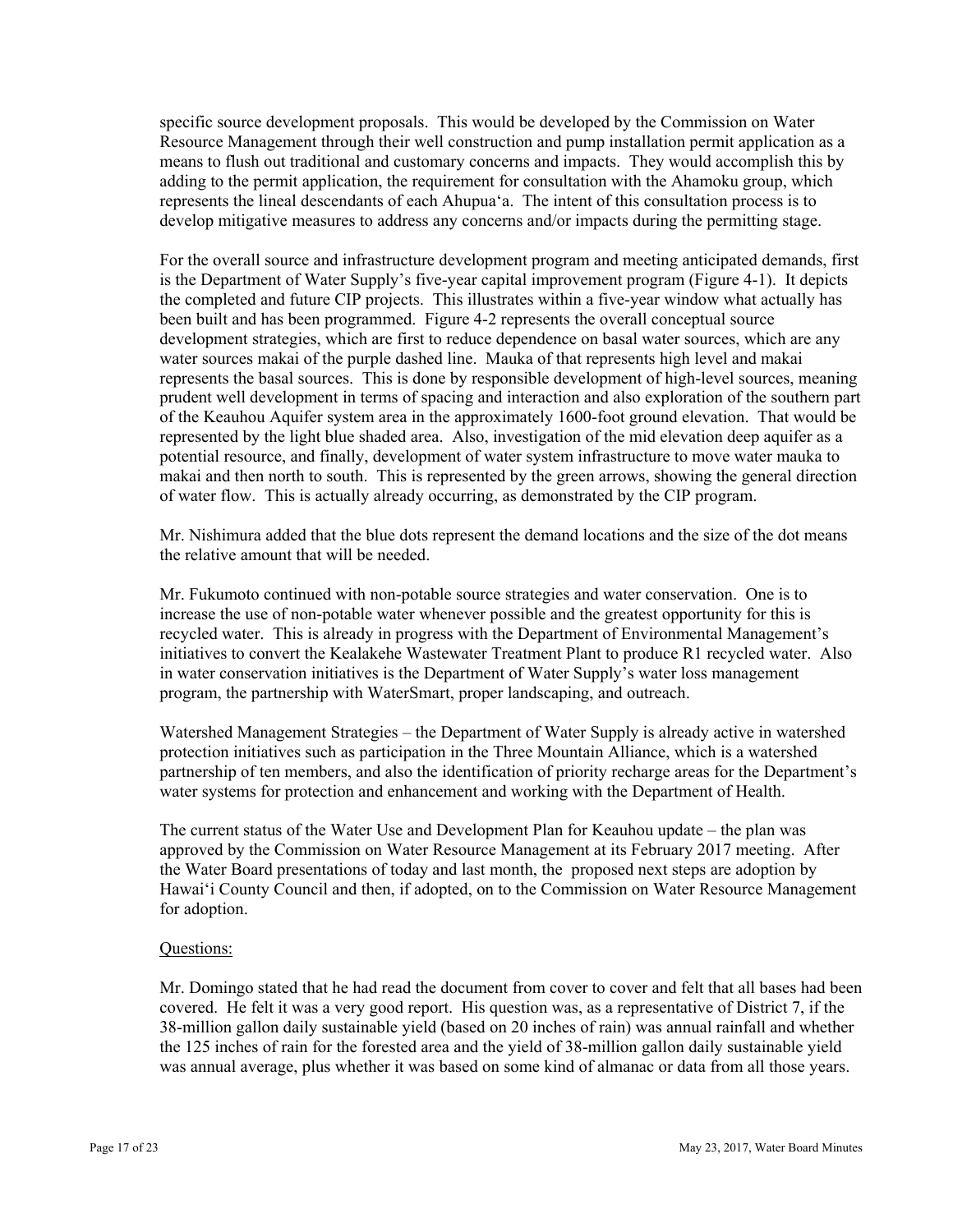and how easy or what it costs to bring the water from the sources to the proposed development. Mr. Fukumoto added that the Water Resource Protection Plan Mr. Nishimura referred to is on the Mr. Nishimura replied that the chart shown with the different components of the Hawai'i Water Plan includes a Water Resource Protection Plan. It was prepared by the State Water Commission and is constantly updated as technology gets better. They work closely with the United States Geological Service (USGS) along with other hydrogeologists. They balance things like recharge rates, cover, or mist/condensation of the upper levels, and preservation of native forests. That number and the sustainable yield actually comes from the State Water Commission. Each of the study areas is established by the Water Commission. That is why part of the guidelines for update of any of these plans requires a framework where consistent study areas are used and the different plans are coordinated through them. The Water Use and Development Plan is actually supposed to be helping the counties establish or plan for sustainable development. It was worked on with the Planning Department because they are the ones that actually establish or set the land use policies, including the General Plan and zoning. The idea for permit approval is to take into account the water availability

State of Hawai'i, Department of Land and Natural Resources, Commission on Water Resource Management website.

Mr. Domingo thanked them for addressing his concerns.

 will place it on the agenda for adoption next month. Any additional comments from the Board can be The Manager-Chief Engineer stated that the next step would be some kind of Motion to approve the Water Use and Development Plan to take it to the next step. As part of the formal adoption of this plan, it first needed approval from the Commission on Water Resource Management, which happened in February. At the County level, it comes for two hearings by the Water Board. If the Board accepts this document, the next step is County Council adoption. Although it is not formally on this agenda for action, the Board can still provide input and revise the document accordingly. The Department discussed today.

Mr. Elarionoff stated this is a good thing the Department is doing; but by the same token, if you look at the way our State is developing, the prices are going up so fast, it is really hard for young couples to get their own houses. With the older population, in Honolulu, they are allowing people to build toy houses on the side of their homes for rent in their own lots.

Mr. Nishimura noted they are called auxiliary dwellings.

Mr. Elarionoff stated he thought of them as toy houses. This island has so much land, but if you do not have the water, there is nothing you can do about it. Yet the population is concentrated in certain areas where people are going to have to eventually combine the young families taking care of the old folks in the same house. How do you plan for something like that, when the laws change? Right now, the law does not permit it, but eventually, it has to.

The Manager-Chief Engineer stated that for all of these planning documents, this is always the concern. Nobody's crystal ball is one hundred percent accurate. That is why, he believed, in this document, there were three future demand scenarios that were evaluated. One scenario was based on anticipated demand where the wheels are in motion and they could get a water meter. The other one was based on zoning. The third was based on population projection growth; that is typically the reality check and is based on past history. We all know that we are not going to hit 33 million gallons per day pumping of water in the next five years, so let's look back at how the population has grown in this region over the past 10 to 15 years. Basically, that is what Fukunaga & Associates did and that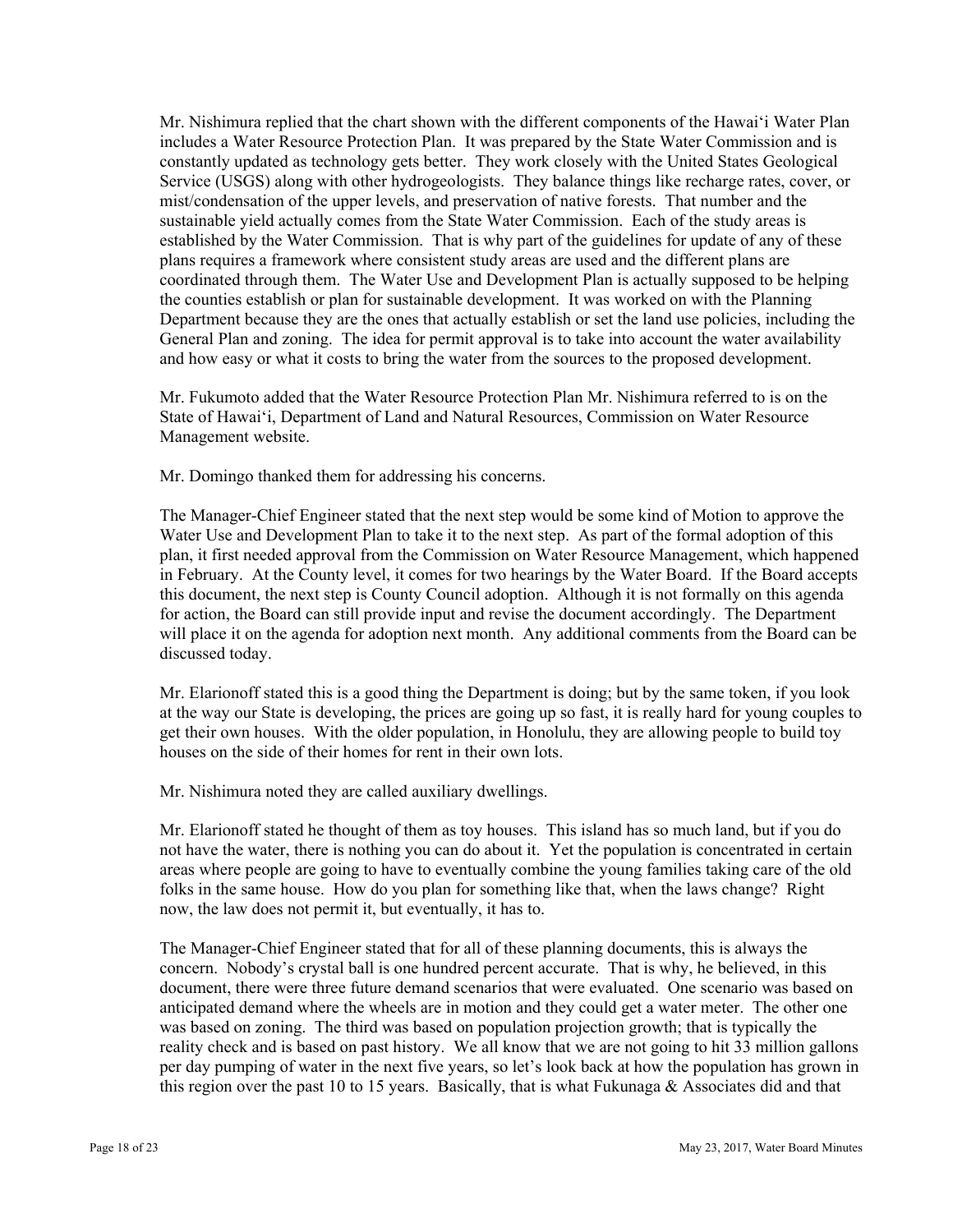methodology was approved by the Commission on Water Resource Management as viable for this report. At this point, he felt it is the best we can do.

Mr. Nishimura provided a clarification. If you go back to the body of the report, there was a study that was done, a calculation of population projection versus actual metered water use, and it shows this correlation. It kind of validates in a way and we are hoping it validates your water consumption, especially potable water, and will parallel the rate of growth. That is one way to monitor your infill rate and your zoning, and whether you put more density, that can be done with land use planning. That is the direction in working together with the Planning Department and how they do zoning. As far as what the Board would be looking at is the population rate of growth because that is going to show what kind of demand you have upcoming and the rate that it is getting higher. West Hawai'i might be one of the highest scoring areas in the State. It is something to be aware of and track. What they are showing is that based on the full build-out of the current policies, you are still below the sustainable yield. That was the comforting part, but it still needs to be tracked.

The Manager-Chief Engineer stated that this report will be used as a tool for this Department, as well as the Planning Department, in future planning. This is supposed to be a dynamic document. As more and better information comes forward, if it is substantial enough, then it would be worth updating this again.

Chairperson Takamine thanked Fukunaga  $\&$  Associates for their presentation and noted that this will be on next month's agenda.

# H. **MONTHLY PROGRESS REPORT**:

Chairperson Takamine asked if staff could give a snapshot of projects on this side of the island.

Mr. Uyehara reported on the well repairs in North Kona. Of the thirteen North Kona sources, seven are the high-level wells. Of those seven, Wai'aha, Keopu, Palani Ranch, and Hualālai wells are under repair. The Department has been getting inquiries from the public because there is a current water restriction in effect. Updated fact sheets were placed on the Department's website on May 19 to provide inquirers in the community with updates on these well repairs and the fact sheets will be updated periodically. The schedules are still on track. Wai'aha Well is hoped to be the first back on line by the end of July. He mentioned the Board could be provided with updated fact sheets on the projects. They were posted on the website on Friday, May 19.

Chairperson Takamine suggested adding something like "for updates, see website" to the signage along the highway.

The Manager-Chief Engineer replied that the Department is trying to get this information out to the general public, and perhaps Ms. Matsumoto could share some of those efforts thus far.

Ms. Matsumoto stated that the Department has been working with Civil Defense, to get a Blackboard message out through text and email. Plans are, this week, to include something to drive the public to our website to view all of the available information. She reported on her visit to Kona the end of April to meet with a lot of the Department's commercial higher users to let them know of the situation, see what they are doing, and providing tips on how to help reduce water usage. Everyone was receptive. The Department has not had to place any radio ads recently.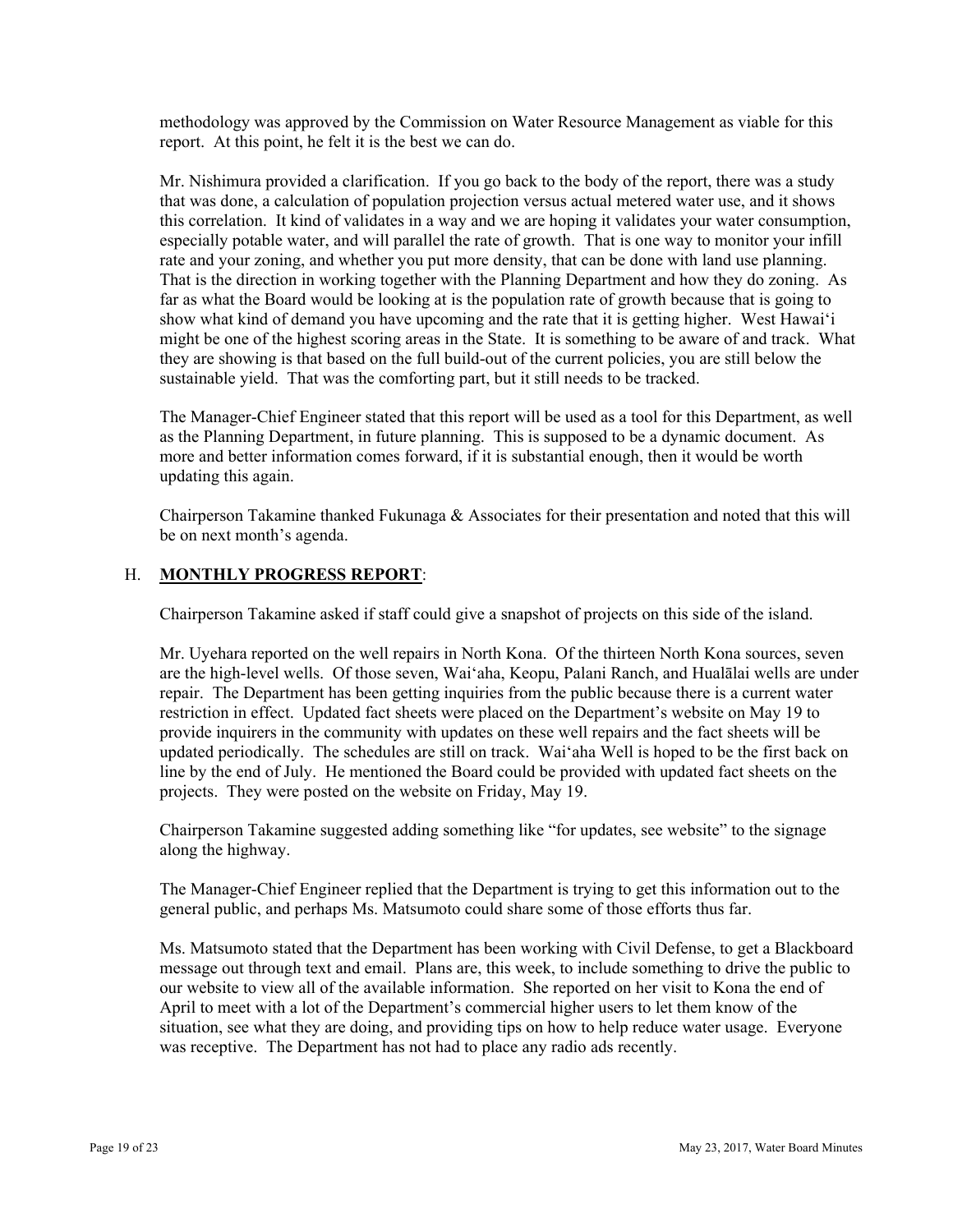The Manager-Chief Engineer stated that coordination with Civil Defense is weekly. A lot of people have signed up to get the alerts from Civil Defense for normal events; therefore, they would get the Department's water restriction notifications and updates as well.

Chairperson Takamine asked if the Department is still seeing consumption levels drop after putting up the signage, etc.

The Manager-Chief Engineer replied that it typically drops after a good rain so that tells us that there is a lot of irrigation being done because it is almost instantaneous for the tank levels to recover. There is a bit of apathy going on just because it has been going on for this long. He has also reached out to the Rotary Clubs to get the word out and had an interview with Ms. Sherry Bracken of Hawai'i Public Radio. She recommended the Department do some face-to-face outreach in the area, and that is being worked on.

Mr. Boswell asked what happens with the WaterSmart program. It does not have any teeth to it but it tells people that they are using too much water. He asked if it can be followed up with a visit to the customer to find out why they are using the amount of water they are using compared to their lot size.

Mr. Uyehara explained that the Department has gotten some feedback on that. The program is set up where the customer can go on the WaterSmart website to update their actual account information so their account is compared properly with other accounts. As far as having teeth to it, the Department is relying on the behavior aspect and the competitive nature for most people to do better.

Mr. Boswell stated that he receives the WaterSmart reports and they are helpful.

Mr. Uyehara stated that the effort done with WaterSmart is the educational aspect, to provide customers with tips on ways to conserve water.

Mr. Elarionoff commented that the only way to make people conserve water is to charge them.

The Manager-Chief Engineer mentioned the Department's block rate structure which was partially designed for that purpose.

## I. **REVIEW OF MONTHLY FINANCIAL STATEMENTS:**

No questions.

## J. **MANAGER-CHIEF ENGINEER'S REPORT**:

The Manager-Chief Engineer announced the Department had a retiree from the Operations Division. Mr. Ikeda provided some background on Mr. Ronald Yokomizu, who is a Water Plant Operator in Kona. He has been with the Department since 1999 and was with the Department of Public Works prior to that. He has enough years of service and is retiring at the end of this month.

# K. **CHAIRPERSON'S REPORT:**

Chairperson Takamine stated that it is an honor to serve on the Water Board. The Board has a great responsibility of overseeing the Department, which is primarily responsible for providing safe drinking water to its customers, and has recently had three Board Members' terms expire—Mr. Rick Robinson, former Chairperson, and both Ms. Susan Lee Loy and Mr. Jay Uyeda. They provided a lot to this Board and he felt good about serving alongside them. He looks forward to the new Water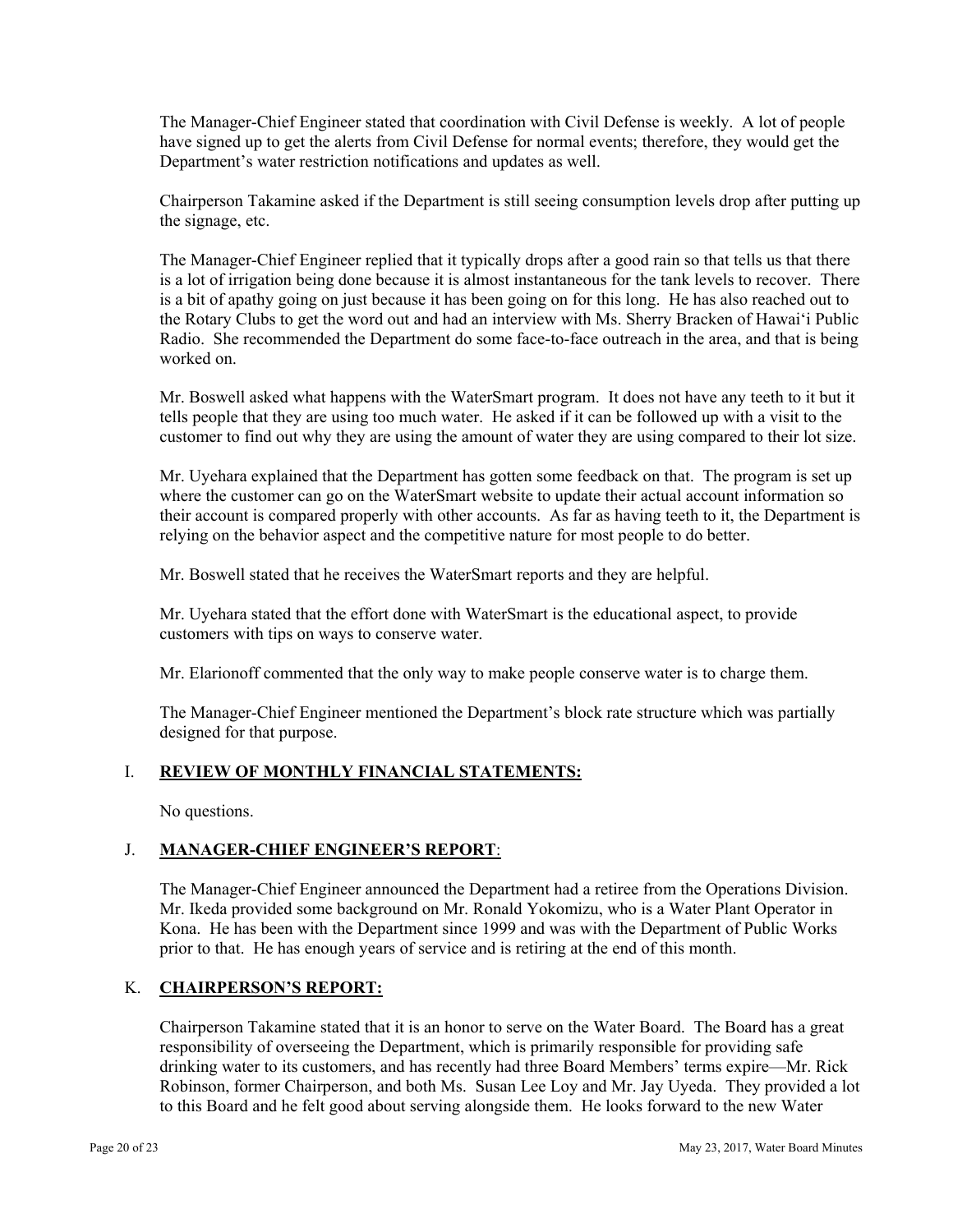Board Members participating, not only during the monthly meetings, but outside of that. Any opportunities they may have to participate in site visits or conferences is encouraged. He was disappointed that at the last two conferences, only he and the Vice-Chair attended. He added that confere4nces are a great learning and networking experience. He mentioned the HWWA/HRWA conference coming up this November, and next year, typically one February, and one in the summer. He encouraged participation during the meetings. No question is invalid. The Board does not always take the recommendations from staff, which provides for good conversations. Any questions are welcomed, and staff has always had an open door policy.

The Manager-Chief Engineer provided information on the Hawaii Water Works Association/Hawaii Rural Water Association conference which will take place November 1 to 3, 2017, at the Sheraton Keauhou hotel. Each year, a different island hosts--Kauai, Oahu, Maui, and Big Island; and this year is Big Island's turn.

# **MATERIAL BID NO. 2017-02, FURNISH BASE COURSE, SAND, COLD MIX, HOT MIX, AND NO. 3F ROCK TO THE DEPARTMENT OF WATER SUPPLY:**

Chairperson Takamine asked the Board to go back to **Item 8(C) Material Bid No. 2017-02, Furnish Base Course, Sand, Cold Mix, Hot Mix, and No. 3F Rock to the Department of Water Supply**, and asked for help from Ms. Yeh as far as making a Motion as the Board has received some recent information regarding this item.

Ms. Yeh stated that, depending on which route the Board wanted to take, it could either make a Motion to Amend the motion that was already adopted to reflect that it will defer award of District II Items 2(A) through 2(C) or it could make a Motion to reconsider; however, the amendment should be fine. She added that she was made aware that Mr. Balog's family is one of the bidders for Items  $2(A)$ through 2(C) of Agenda item 8(C). She would like to have that disclosed; and if the Board thinks that will change their vote, then it might want to reconsider amending. She wanted it re-discussed and reflected in the Minutes.

Chairperson Takamine asked if anyone wished to make a Motion.

The Manager-Chief Engineer stated that upon hearing that the Chairperson wanted to open it up for further discussion, he would suggest revisiting Item 8(C) in its entirety from the beginning. That would be easier than trying to make an amended Motion without having a discussion.

Ms. Yeh suggested a Motion to reconsider Item 8(C).

Chairperson Takamine called for a Motion.

MOTION: Mr. Arikawa moved to reopen Item 8(C) for discussion; seconded by Mr. Scicchitano.

The Manager-Chief Engineer asked Ms. Yeh to repeat the reason why the Board is revisiting this agenda item.

Ms. Yeh stated that for Items  $2(A)$  through  $2(C)$  of Agenda Item  $8(C)$ , a Board Member's family owns that business; and, therefore, it would be in the interests of disclosure to the Board. How much that matters is up to the Board.

Chairperson Takamine stated that he was fine approving everything else except Part II (A), (B), and (C), for which he was hoping to defer to give time for due diligence.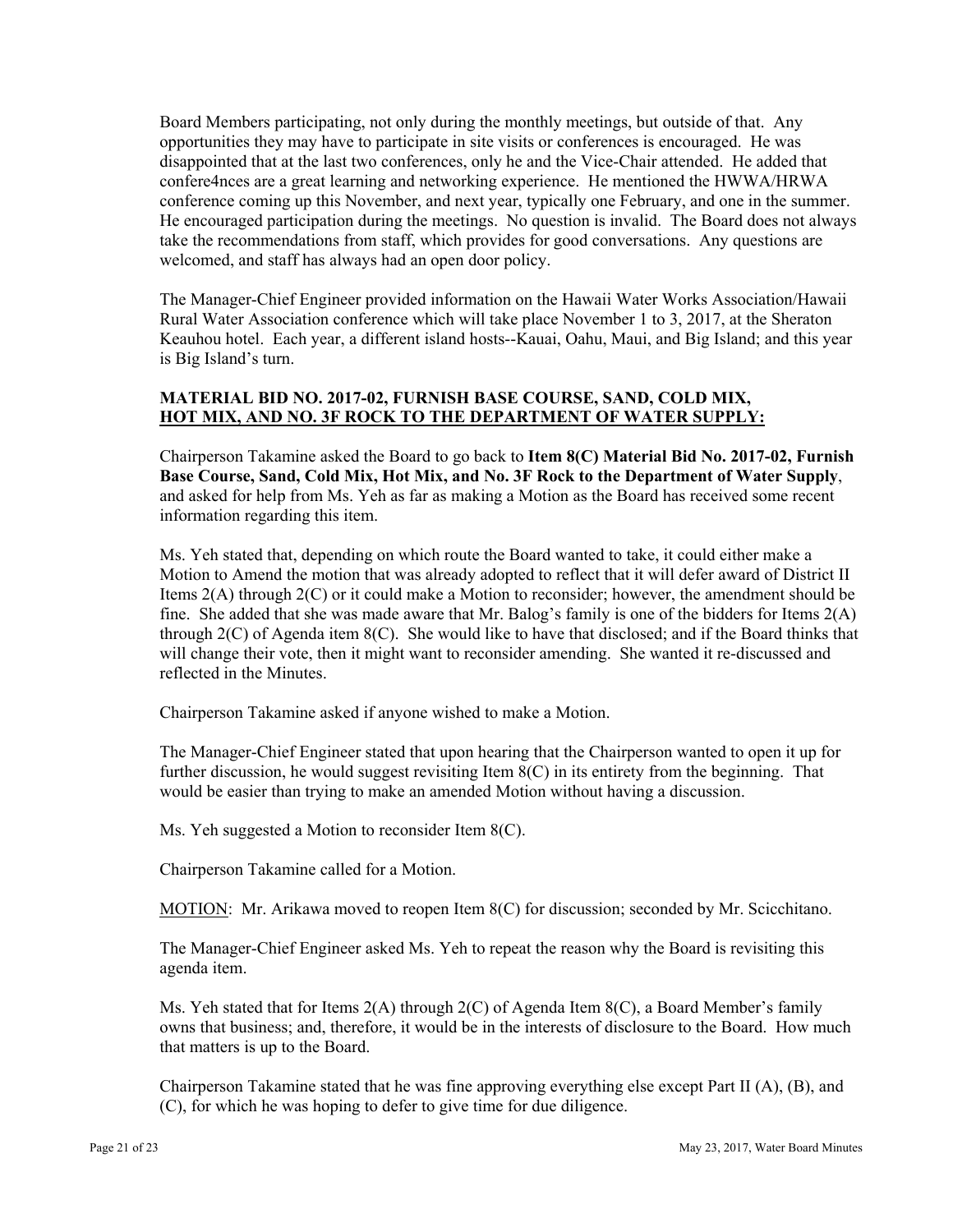Ms. Iokepa-Moses asked if this was disclosed before the bids came to the Board. She did not think someone should be penalized for being a volunteer on the Board if this was not made a fact before the bid was accepted.

Chairperson Takamine replied that from his perspective, it is not about penalizing them, but just to make sure, now that everybody knows it is a fact, that we do our due diligence to see what the County procurement or Ethics Board might have to say on this issue. The last thing he would want is for the Board to act irresponsibly. It is nothing against that individual, but he wanted to make sure the Board is protected. This is not to say it will not be awarded, but he was just asking for some time to look into the issue.

The Manager-Chief Engineer stated that because this is May, there is time to award in June and be on time for Fiscal Year 2017/2018.

Chairperson Takamine explained that he was putting himself in Mr. Balog's position because he would not want it to come back on him; it is just for disclosure.

Mr. Elarionoff stated that was part of the reason why he asked earlier about the clause "best interests of the Department," and he was assured it was strictly financial and no favoritism was involved.

Chairperson Takamine stated that he was looking at it from the Ethics perspective.

The Manager-Chief Engineer recapped what he understood of the Chairperson's concern that, again, this is an open competitive bid process and that particular company was the low bidder on three items (2A through 2C). He did not believe there were any concerns over the dollar amount or things of that nature. What he thought the Board wanted, as a body, was to ensure that integrity is maintained. In that case, he thought it best to be safe.

Mr. Arikawa did not see any problem with waiting until next month for those three items. It is a matter of being cautious, and we would not want West Hawai'i Concrete to come back and say this was being awarded because of a Board member, even though they did have the low bid.

Mr. Boswell stated this is exactly the pricing he would see in competitive bidding "on the streets" between DeLuz Trucking and West Hawaii Concrete (WHC). WHC has a much larger overhead, and DeLuz has less. For years now, DeLuz's pricing has always been a little bit less. There is also a reason why the sand price does not beat the WHC price. This is very in keeping with what you would expect to see in the industry.

Chairperson Takamine understood but was just putting himself in that position. He would not want to answer to the question if it is ethical or not.

Mr. Arikawa thought the Board should make a Motion to approve everything else but Items 2A, 2B, and 2C.

The Manager-Chief Engineer asked for clarification if the intent was to defer those items and ask Corporation Counsel to evaluate the situation and bring back some kind of recommendation at the next Water Board meeting.

Mr. Arikawa agreed and asked if the Manager-Chief Engineer was ready to make a recommendation.